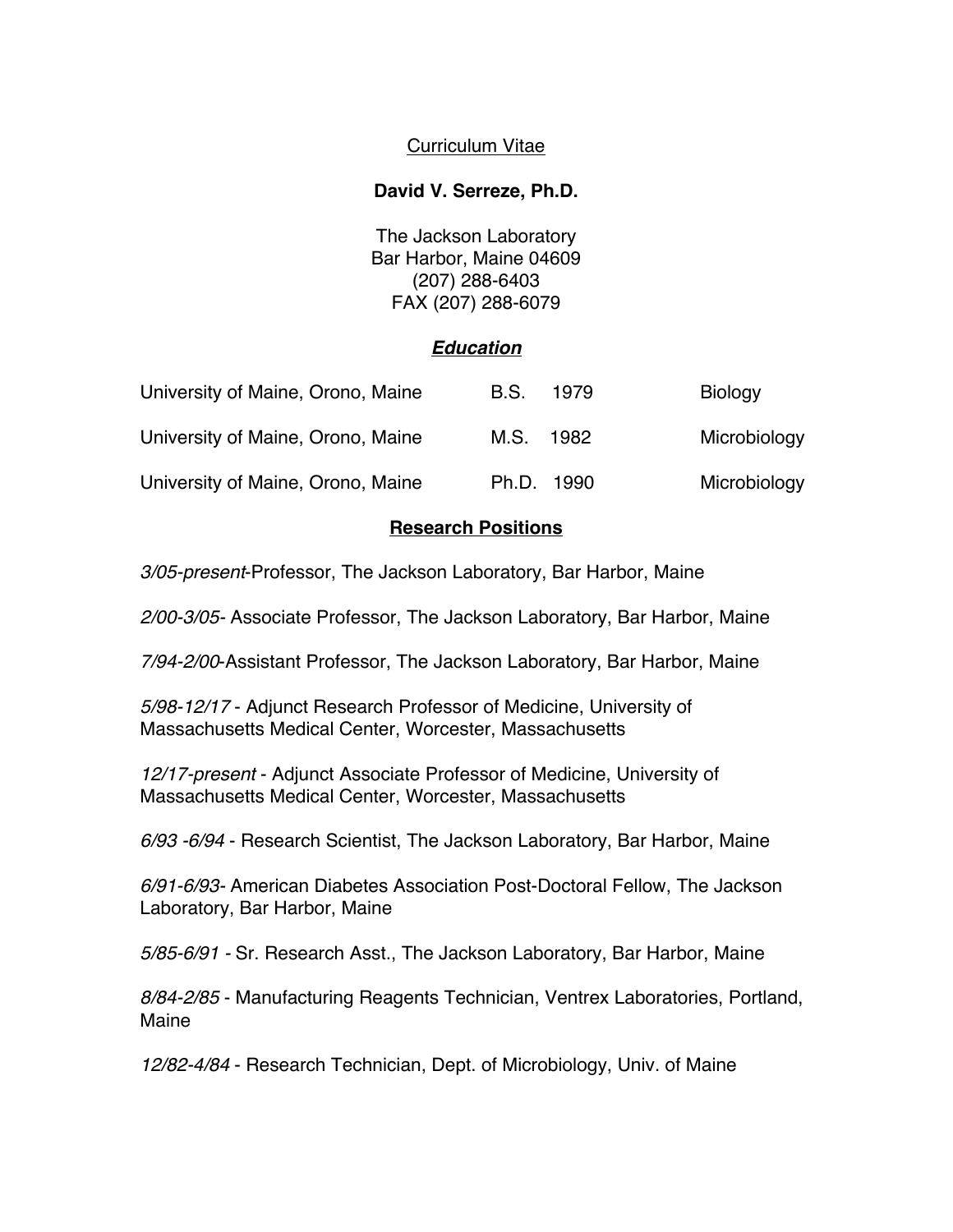*2/82-10/82* - Laboratory Technician, Dept. of Food Science, Univ. of Maine

*1/80-12/1981* - Graduate Assistant, Dept. of Microbiology, Univ. of Maine

## **Research Interests**

Genetic mechanisms for induction and maintenance of immunological tolerance. Development of mouse gene models for understanding autoimmune diseases. Genetics of susceptibility to insulin dependent diabetes in mice.

## **Academic Honors**

B.S. in Biology with Distinction, Univ. of Maine, 1979

Alpha Zeta (life science honor society) Univ. of Maine Chapter, 1978

American Diabetes Association Travel Award-Top 5 Abstracts, International Research Symposium on Immunology of Diabetes, 1987.

American Diabetes Association Mentor Based Post-Doctoral Fellowship, 1991

Merck Scholar in Immunology, 1995-1996

Invited Lecture: Immunology of Diabetes Society Meeting, Orvieto, Italy, October 1995

Invited Plenary Session Lecture: 58th Annual Scientific Sessions of the American Diabetes Association, Chicago, Illinois, June 1998

Applebaum Visiting Distinguished Professor of Medicine, Univ. of Florida College of Medicine, 1998

Invited Lecture: Autoimmunity Session, American Association of Immunologists Meeting, Washington DC, April 1999

Invited Plenary Session Lecture: Annual Meeting of the Canadian Diabetes Association, Halifax, Nova Scotia, October 2000

Invited Lecture: Genetics Session, Immunology of Diabetes Society Meeting, Copper Mountain, Colorado, October 2002

Juvenile Diabetes Research Foundation, Mary Jane Kugal Research Award, 2003, 2006, 2009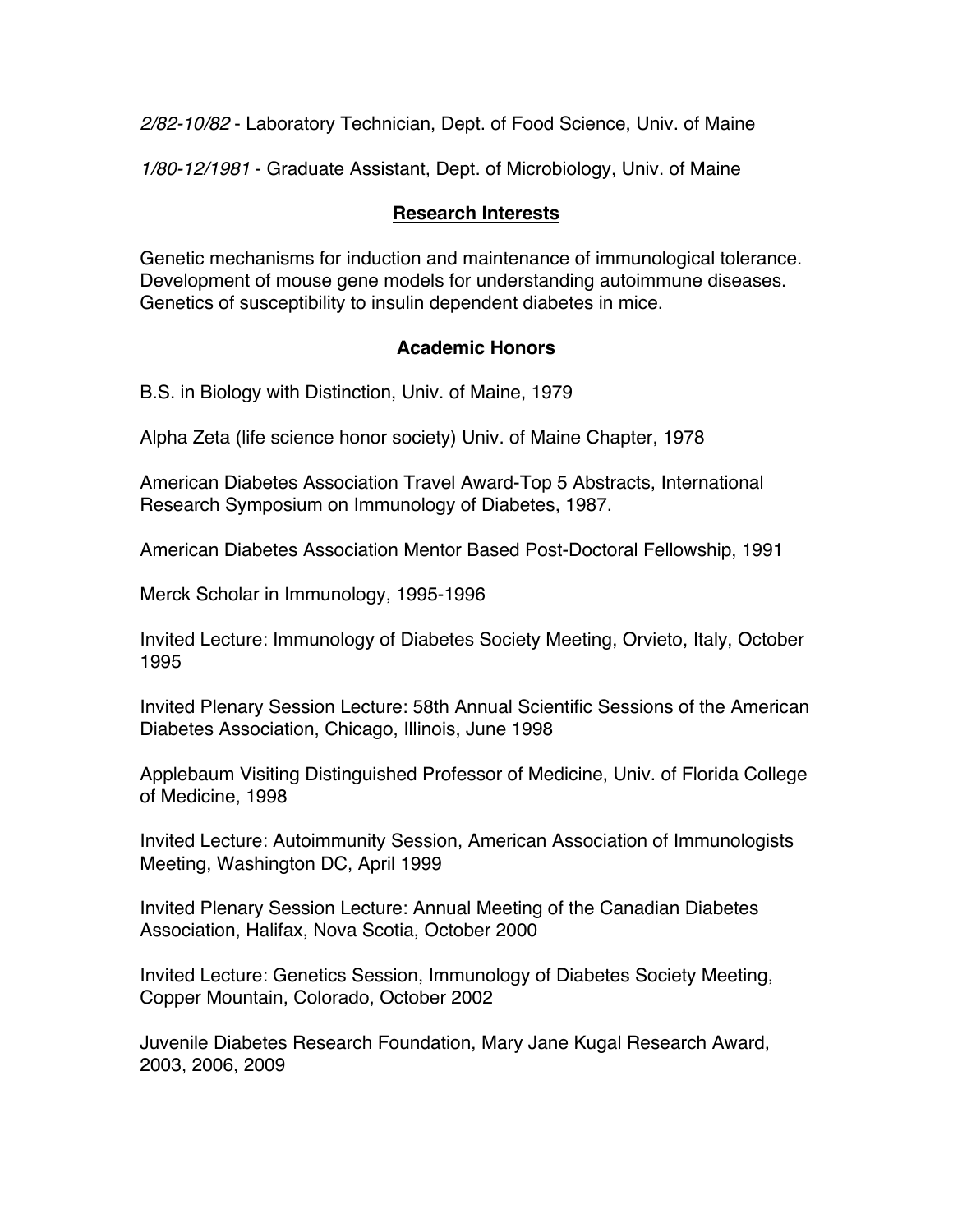Invited lecture: Immunology of Diabetes Society Meeting, Cambridge, U.K., March/April 2004.

Australasian Society of Immunology Invited International Speaker Tour, May 2004.

Invited Lecture: New England Immunology Conference, November 2004.

Invited Keynote Address: The BB rat turns 30, Ottawa, Ontario, Canada, December 2004

Invited Lecture: European Association for the Study of Diabetes/Juvenile Diabetes Research Foundation Joint Workshop, Oxford, England, August 2005.

Invited Overview lecture: Integrated European Union workshop on "The side of the victim: beta cell destruction in T1DM" and "The side of the aggressor: immunology of T1DM**".** Leiden, The Netherlands, March 2006.

Invited Keynote Address: National Institutes of Health Autoimmune Retinitis Workshop, Bethesda, Maryland, April, 2006.

Invited lecture: Merck sponsored conference "The Thyroid and Autoimmunity". Noordwijk, The Netherlands, June 2006

Invited lecture: New York Academy of Sciences Conference, Animal Models for Type 1 Diabetes and Multiple Sclerosis, San Francisco, CA, November 2006

Juvenile Diabetes Research Foundation, Gerold and Kayla Grodsky Award for outstanding contributions to diabetes research, May 2007

Invited lecture: 3rd Aegean Conference on "Autoimmunity: Mechanisms and Novel Treatments", Rhodes, Greece, October 2007

Invited lecture: Immunology of Diabetes Society meeting, Miami, Florida, November 2007

The Jackson Laboratory National Council Award for Scientific Achievement, August 2009

Invited lecture: 4th Aegean Conference on "Autoimmunity: Mechanisms and Novel Treatments", Crete, Greece, October 2009

Invited lecture: 70th Annual Scientific Sessions of the American Diabetes Association, Orlando, Florida, June 2010

Invited Lecture: New England Immunology Conference, November 2010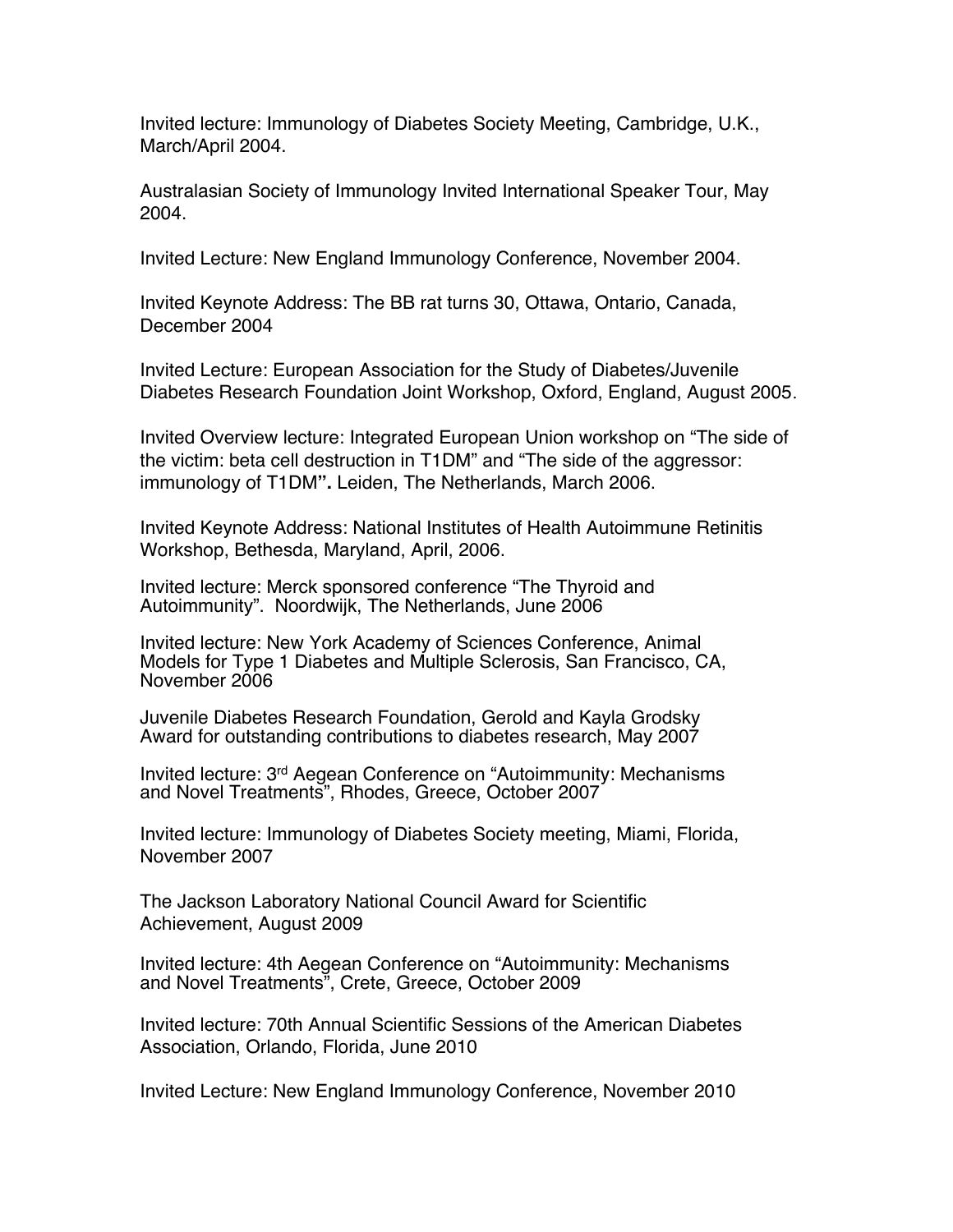Invited speaker/round table discussant: *Nature Medicine* symposium on autoimmunity. Seeon, Germany, June 2011

Invited lecture: 5th Aegean Conference on "Autoimmunity: Mechanisms and Novel Treatments", Crete, Greece, September 2011

Invited lecture: Keystone Symposium on Immunopathology of Type 1 Diabetes, Whistler, British Columbia, April 2013

Invited lecture: German Medical Council meeting on autoimmune diseases, Munster, Germany, November 2013

Invited lecture: 74th annual American Diabetes Association meeting, San Francisco, California, June 2014

Invited lecture: Immunology of Diabetes Society meeting, Munich, Germany, April 2015

Invited lecture: Symposium for the 60th Anniversary of Tongji Hospital Relocation from Shanghai to Wuhan China, October 2015

Invited lecture: Immunology of Diabetes Society meeting, San Francisco, California, January 2017

Faculty of 1000 Member (Immunology) 2002-present

### **Extramural Research Support**

#### *Current Support*

*Principal Investigator -* NIH Grant DK095735. B-lymphocyte targeting therapies for autoimmune diabetes. Funding period 4/13-3/27

OD030187 The Jackson Laboratory for precision genetics (project leader) Funding period awarded 9/2020-8/25

JAX-DIF-DVS-20-ICI. Mapping genes uniquely contributing to immune check inhibitor (ICI) autoimmunity complications.

#### Funding period 3/20-5/21

*Principal Investigator* - Mark Foundation for Cancer Research Aspire Award 280052-0522 Identifying genes uniquely contributing to ICI induced immune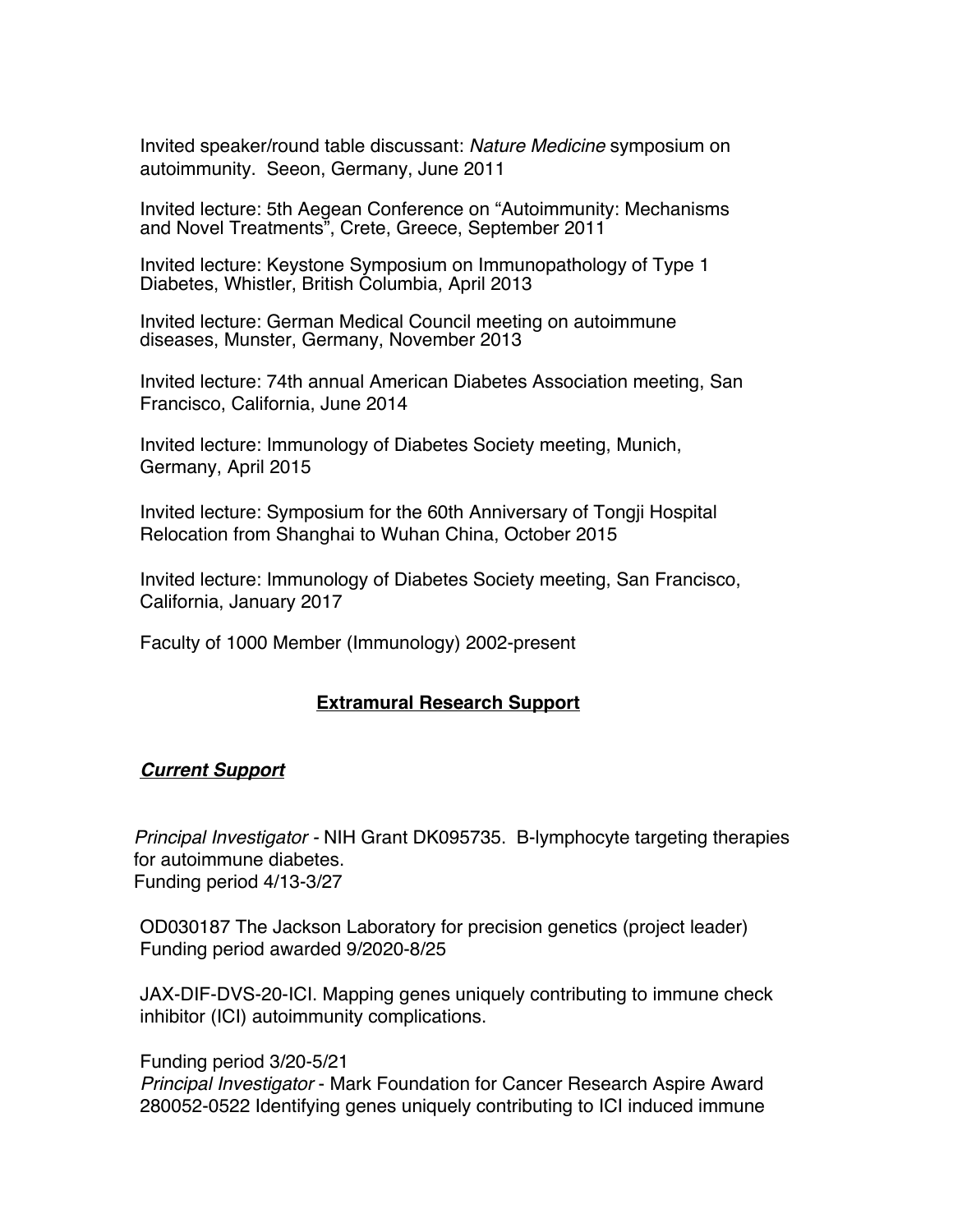related adverse events (irAE), Funding period 6/21-5/23

## *Past Support*

Principal Investigator - *American Cancer Society Grant IRG-155G:* Oncogenic role of *emv-30* in NOD-*scid* mice: development of an *emv-30* negative congenic stock.

Funding period: 7/92 - 6/93

Principal Investigator - *Juvenile Diabetes Foundation Research Grant 195134.* Testing human autoimmune diabetes susceptibility in mice. Funding period 9/95-8/97

Principal Investigator - *NIH Grant AI41469.* Virus encoded mimitope processing in autoimmune diabetes. Funding period: 6/97 - 5/00

Principal Investigator - *Juvenile Diabetes Foundation Research Grant 1998-95.* Role of MHC class I in autoimmune diabetes. Funding period 7/98-6/00

Principal Investigator - *Juvenile Diabetes Foundation Research Grant 1999-580.* B lymphocyte antigen presentation in autoimmune diabetes. Funding period 8/97-7/01

Principal Investigator - *Juvenile Diabetes Foundation Research Grant 2001-535.* Modeling human MHC class I diabetes functions in mice. Funding period 8/01-7/04

Principal Investigator - *Juvenile Diabetes Foundation Research Grant 2003-517.* Role of B cells in T cell mediated autoimmune diabetes. Funding period 8/03-7/06

Principal Investigator - *Juvenile Diabetes Foundation Research Grant 2005-916.* Agents for reversing diabetogenic dendritic cell defects. Funding period 8/05-7/08

Principal Investigator - *NIH Grant DK51090.* Antigen presenting cell defects in autoimmune diabetes. Funding period: 6/96 - 5/10

Co-Principal Investigator - *Juvenile Diabetes Foundation Research Grant 192015*. Defective macrophage differentiation and function in NOD/Lt mice.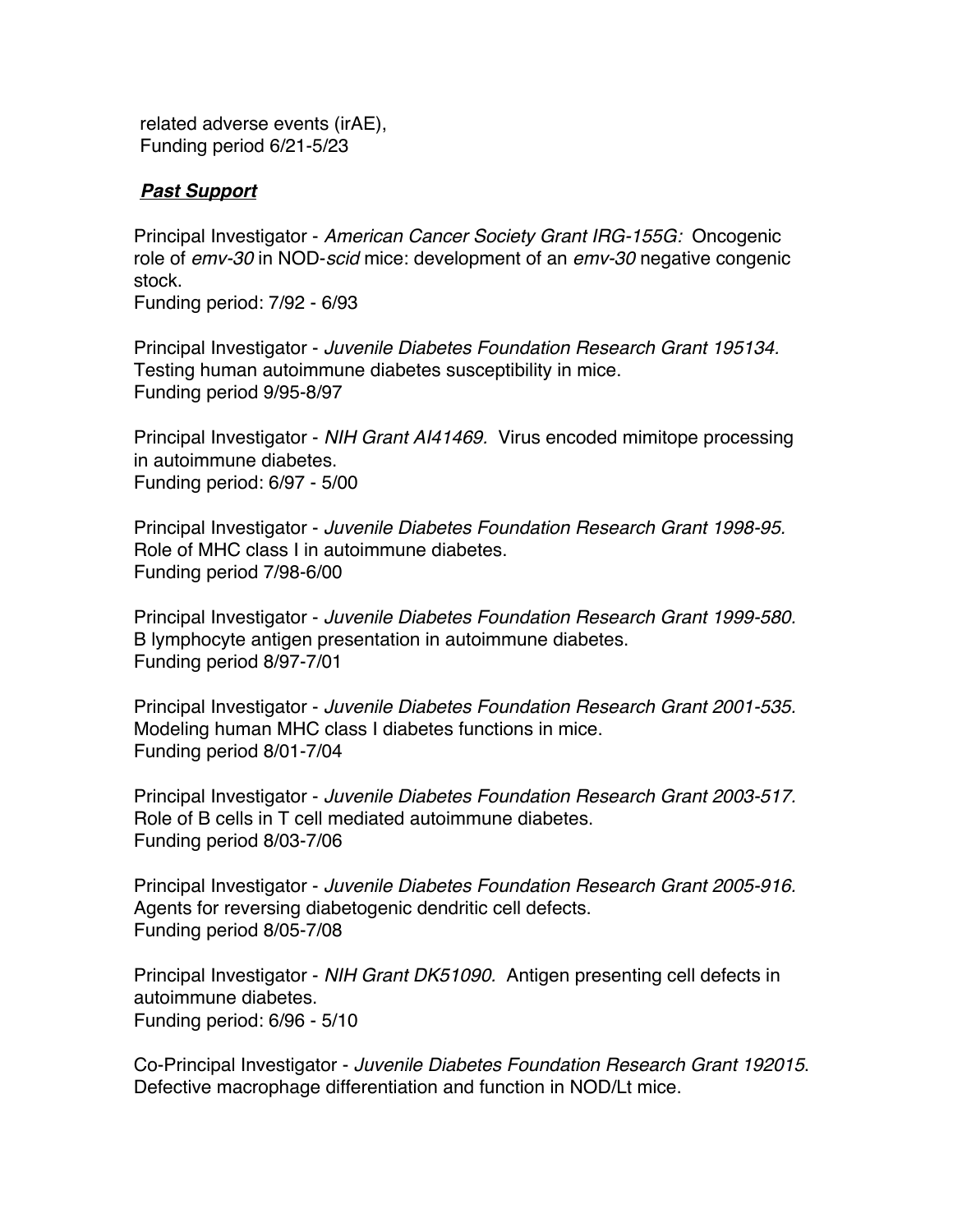Funding period: 9/92 - 8/94

Co-Principal Investigator - *Juvenile Diabetes Foundation Research Grant 193822*. Development of a gene therapy model for IDDM prevention in NOD mice. Funding period: 9/94 - 8/96

Co-Principal Investigator - *NIH Grant DK27722.* Pathogenesis of autoimmune diabetes in mice. Funding period: 4/94 - 6/05

Principal Investigator - *Juvenile Diabetes Foundation Research Grant 180536.* Dendritic cell conditioning for type 1 diabetes prevention. Funding period 9/07-8/10

Principal Investigator - (Project 3) *Juvenile Diabetes Foundation Research Program Project Grant 2005-1155.* Identification of diabetogenic T cells in humanized mice. Funding period 8/05-7/11

Principal Investigator - *Juvenile Diabetes Foundation Research Grant 2007-538.* Optimizing B-lymphocyte targeted type-1 diabetes therapies. Funding period 9/10-8/11

Project Leader – *NIH Beta Cell Biology Consortium TCPA award DK072473*. Establishing immunological tolerance to transplanted pancreatic ß cells. Funding period 9/11-8/13

Principal Investigator - *Juvenile Diabetes Foundation Research Grant 17-2011- 651.* Antigen specific tolerance in models of human T1D. Funding period 9/11-8/13

Principal Investigator - *Juvenile Diabetes Foundation Research Grant 17-2011- 659.*

Optimization of B-lymphocyte directed type-1 diabetes interventions. Funding period 8/11-7/14

Principal Investigator – *American Diabetes Assoc. Research Grant 17-2011-659.* Dendritic cell therapies for autoimmune diabetes. Funding period 8/11-7/14

*Principal Investigator - Harry and Leona Helmsley Foundation*. A Microparticle Based Approach for Preserving Beta Cell Mass. Funding period 4/14-3/15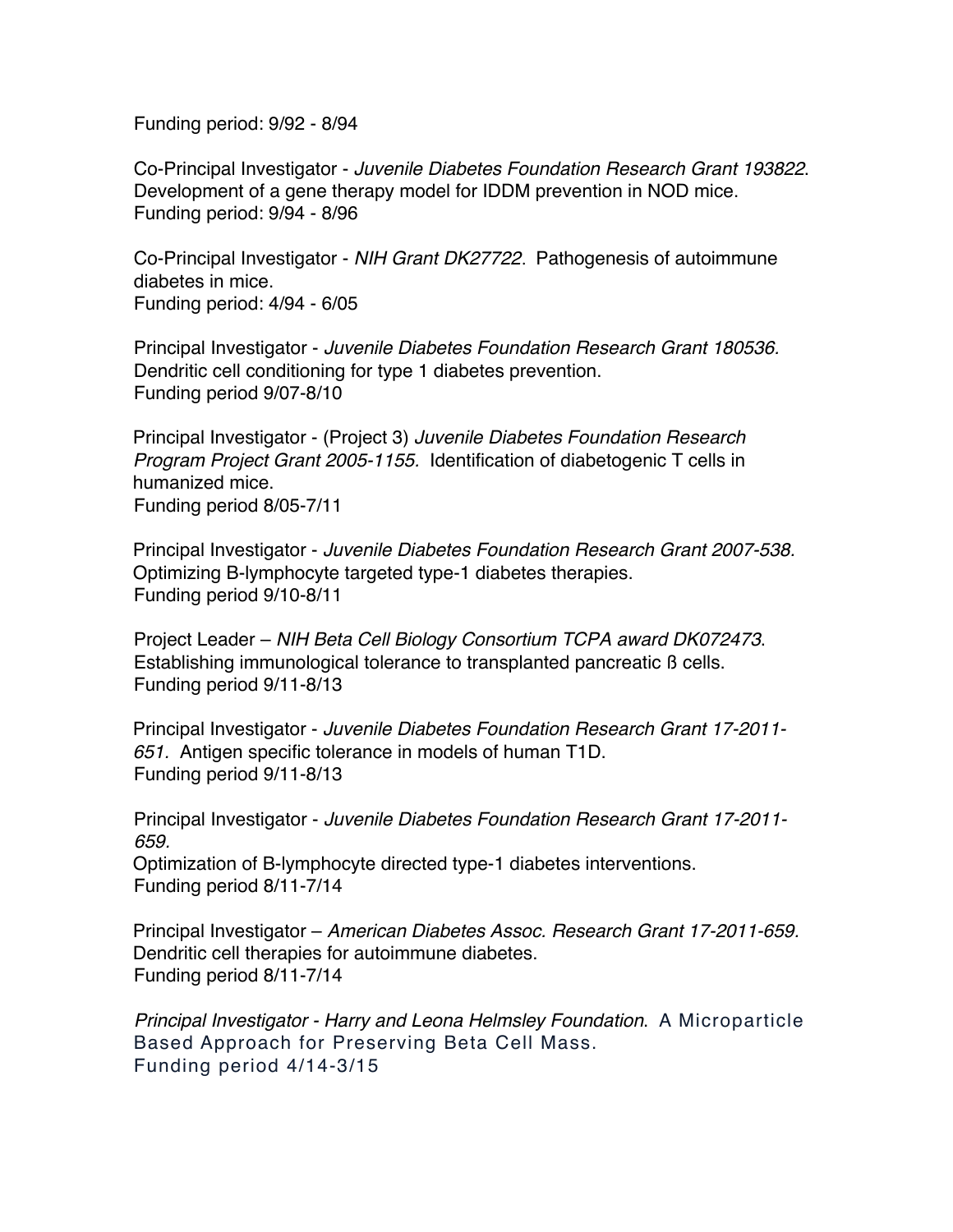*Principal Investigator - NIH Grant DK097610*. Type 1 diabetes mouse resource. Funding period 9/12-8/17

*Principal Investigator* - *NIH Grant DK46266.* Diabetogenic role of MHC class I alleles in NOD mice. Funding period 6/93 - 6/20

*Principal Investigator* – JDRF Type 1 Diabetes Humanized Mouse Initiative. Funding period 2/18-1/20

*NIH grant U54 OD020351* The Jackson Laboratory Center for Precision Genetics: From New Models to Novel Therapeutics - DMU Project 2: New strains for modeling and for hosting human autoimmune diseases Role: Project Leader Funding period 8/15-6/20

Diabetes Research Connection P20-0201 Identifying genes uniquely contributing to ICI induced versus spontaneous diabetes-awarded to Dr. Jeremy Racine 9/2

# **External Peer Review Duties**

# *External Grant Review Panels*

*Standing member, National Institutes of Health*

-Hypersensitivity, Allergy, and Immunological Diseases Study Section (2006-2010)

*Ad hoc reviewer, National Institutes of Health*:

-Hypersensitivity, Allergy, and Immunological Diseases Study Section (2006-2010)

-Immunological Sciences Study Section

-Transplantation, Tolerance, and Tumor Immunology Study Section

-Metabolism Study Section

-Mammalian Genetics Study Section

-Genes in Health and Disease Study Section

-Special Emphasis Study Section: Immunopathogenesis of Type I Diabetes Mellitus

-Special Emphasis Study Section: Biology of the pancreatic ß cell

-Special Emphasis Study Section: Model systems towards development of human gene therapy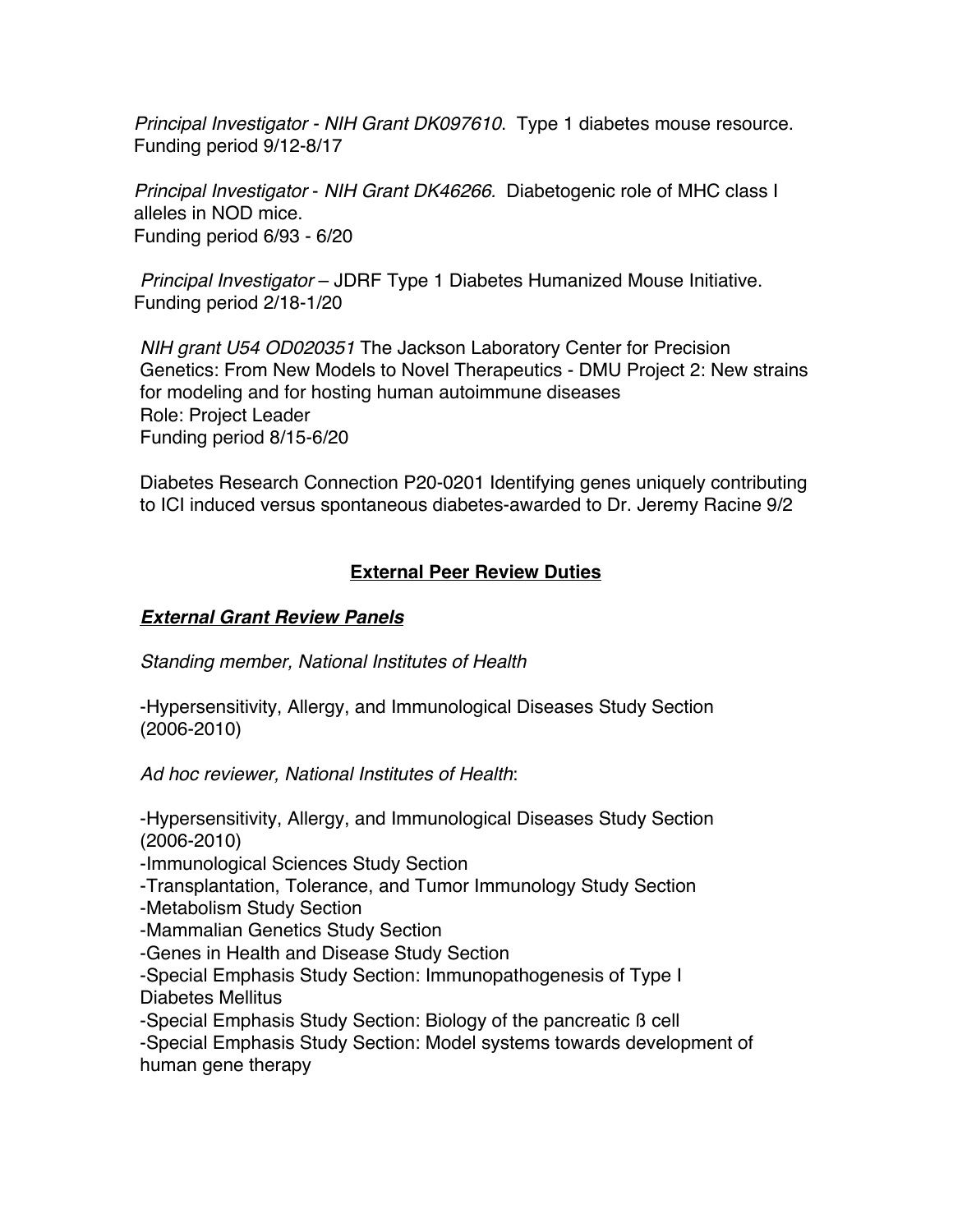-Special Emphasis Study Section: New therapies for type I diabetes and its complications

-Special Emphasis Study Section: Diabetes centers of excellence

-Special Emphasis Study Section: Innovative grants on immune tolerance

-Special Emphasis Study Section: Gene transfer approaches to enhance islet transplantation

-Special Emphasis Study Section: Innovative partnerships in type 1 diabetes research

-Special Emphasis Study Section: Type 1 diabetes program project grants

-Special Emphasis Study Section: High-end instrumentation grant program: flow cytometry

-Special Emphasis Study Section: Bio samples from diabetes clinical studies

-Special Emphasis Study Section: Innovative approaches for type 1 diabetes interventions

-Special Emphasis Study Section: Cooperative study group for autoimmune disease prevention

-Special Emphasis Study Section: Research using subjects from the TrialNet Biobank (DP3)

-Special Emphasis Study Section: Early stage pharmacological validation of novel targets and accompanying pre-therapeutic leads for diseases of interest to NIDDK

-Special Emphasis Study Section: Small Business: Endocrinology, Metabolism, Nutrition, and Reproductive Sciences

- Ad Hoc Reviewer, National Institutes of Health, Special Emphasis Study Section: Model Systems Towards Development of Human Gene Therapy -Special Emphasis Study Section: NIH Immunology Fellowships

-Special Emphasis Study Section: Immune mechanisms in autoimmunity and allergy

-Special Emphasis Study Section: NIDDK Central Repositories Sample access

-Ad Hoc Reviewer: NIDDK K award review study section

-Ad Hoc Reviewer: NIDDK F award review study section

-Ad Hoc Reviewer: NIDDK HIRN program study section

-Ad Hoc Reviewer: NIDDK Immune engineering for type 1 diabetes interventions study section

-Ad Hoc Reviewer: Genes in Health and Disease study section -Diabetes UK

-Wellcome Trust, Type 1 Diabetes Advisory Committee

-NIDDK Catalyst Award Study Section

-NIDDK The autoantigens and neoantigensfunction in the etiology and pathophysiology of type 1 diabetes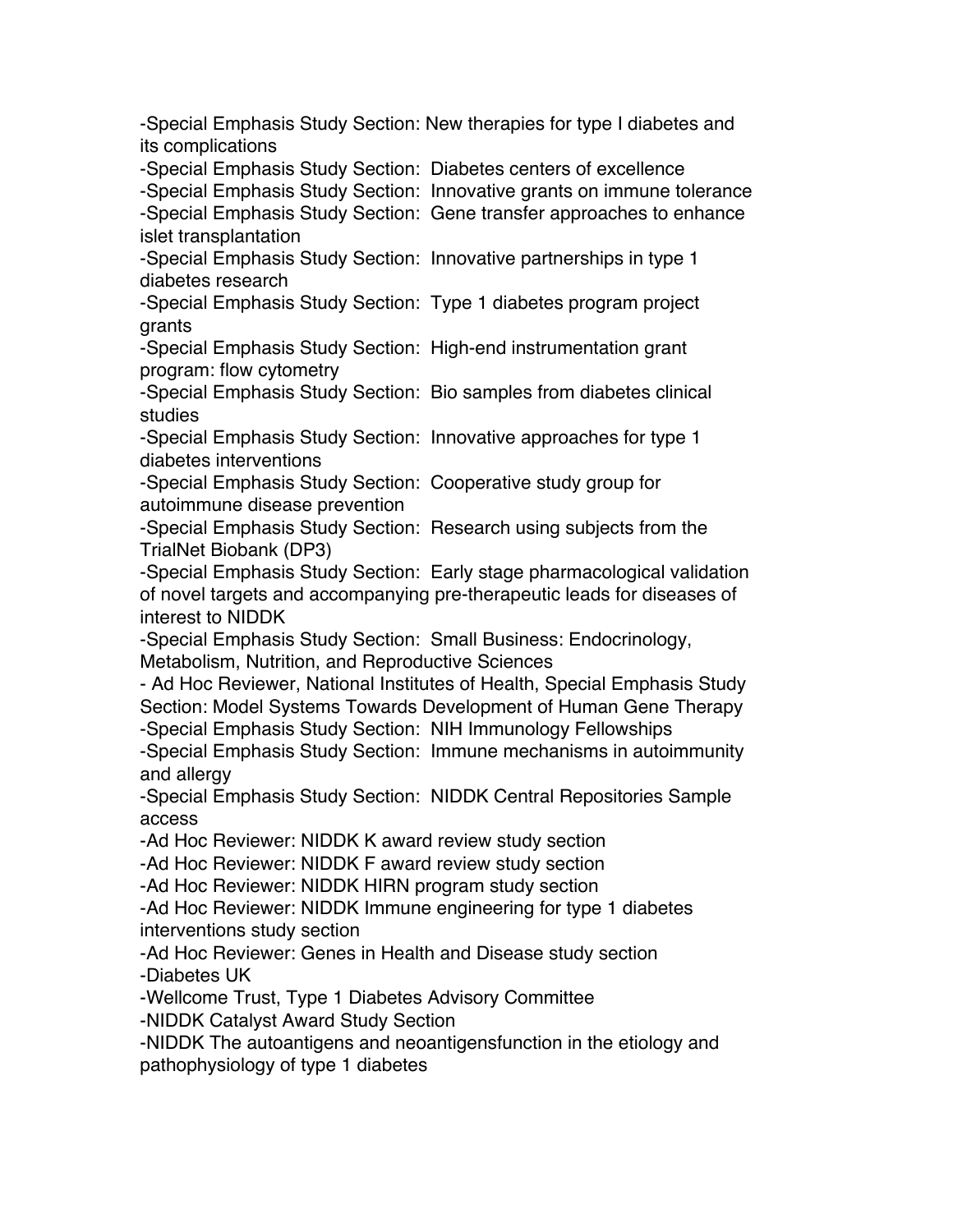*Standing member, Juvenile Diabetes Foundation International, Medical Sciences Review Committee (2001-2009)*

*Juvenile Diabetes Foundation International, Innovative Grant Review Committee (2010-present)*

*Ad hoc grant reviewer, United States Veterans Administration*

*Ad hoc grant reviewer, Canadian Diabetes Association*

#### *Manuscript Reviews for Research Journals*

Section Editor 2004-2008, *Journal of Immunology* Associate Editor 2002-2004, *Journal of Immunology* Editorial Board Member 2005-2007, *Clinical Immunology* Editorial Board 2021-present, *Frontiers in Immunology*

Ad hoc reviewer: *Diabetes, Diabetologia, Journal of Immunology, Nature Medicine, Nature Genetics, Nature Reviews, Immunity, Proc. Natl. Acad. Sci. USA, Journal of Clinical Investigation, Journal of Experimental Medicine, Genomics, FASEB Journal, Laboratory Animal Science, Journal of Cancer, Mammalian Genome, Journal of Autoimmunity, Diabetes / Metabolism Reviews, Autoimmunity, International Immunology, Clinical Immunology, Trends in Immunology, American Journal of Human Genetics, PLoS One, PLoS Genetics, American Journal of Transplantation, Immunology, American Journal of Pathology, Genes and Immunity, Scientific Reports, Frontiers in Immunology, Nature Regenerative Medicine*

#### **Post Doctoral Fellows/Students**

-Jennifer Dwyer, PhD, post-doctoral fellow 2017-present -Jeremy Racine, PhD, post-doctoral fellow 2014-2020 -Maximiliano Presa, PhD, post-doctoral fellow 2012-2017 -Caroline McPhee, DVM, PhD, post-doctoral fellow 2011-2014 -John Driver, PhD, post doctoral fellow 2005-2011 -Marijke Niens, PhD, post doctoral fellow 2008-2011 -Felix Scheuplein, PhD, post doctoral fellow 2006-2009 -Yi-Guang Chen, PhD, post doctoral fellow, 2002-2007 -Michele P Marron, PhD, post doctoral fellow, 2000-2004 -Caroline Choisy-Rossi, PhD post doctoral fellow, 2002-2004 -Pablo A Silveira, PhD, post doctoral fellow, 2000-2003 -Robert T Graser, PhD, post doctoral fellow, 1997-2000 -Qiming Wang, PhD graduate student, Tufts Medical School, 2014-present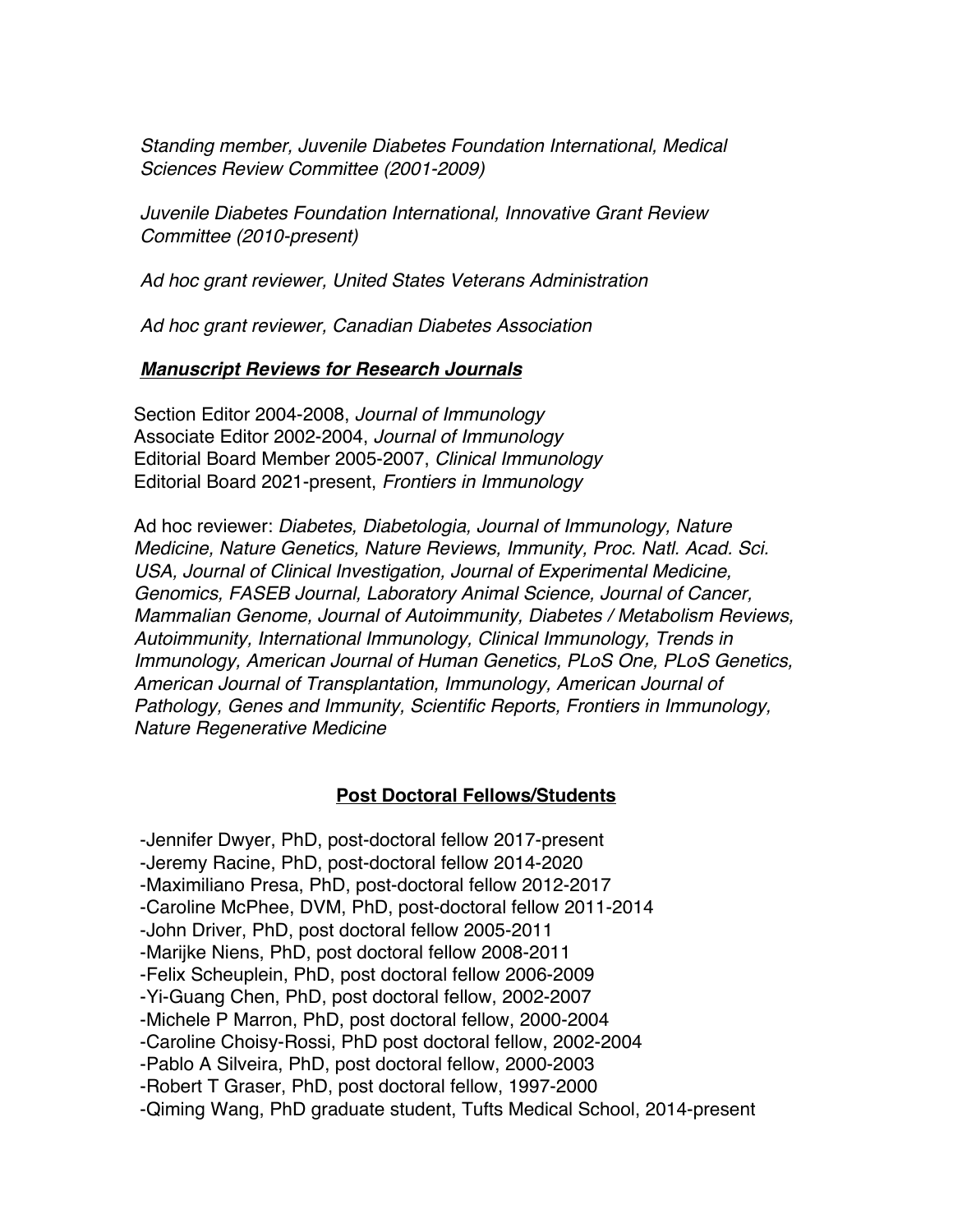-Todd Pearson, PhD graduate student, University Massachusetts Medical Center, 1999-2003

-Anna Quinlan, Atherton High School, Atherton CA, 2018 Jackson Laboratory Summer Student

-Isabel Stewart, University of Vermont, 2017 Jackson Laboratory Summer Student

-Jennifer Allocco, University of Connecticut, 2016 Jackson Laboratory Summer **Student** 

-Rebecca O'Donnell, MDI High School, 2010 Jackson Laboratory Summer **Student** 

-Shannon Bean, Rochester Institutute of Technology, 2009 Jackson Laboratory Summer Student

-Alexandra Grier, Williams College, 2005, 2006 Jackson Laboratory Summer **Student** 

-Ashley Bamman, Boston University, 2003 Jackson Laboratory Summer Student -Joseph Dombrowski, Florida State University, 2002 Jackson Laboratory Summer Student

-Brian Stadinski, Bucknell University, 2001 Jackson Laboratory Summer Student -Amanda Leinbaugh, Maine School of Science and Mathematics, 1999 academic year student

-Scott Richard, Albany College of Medicine, 1998 medical student summer intern -Erin Nelli, State University of New York, Geneseo, 1998 Jackson Laboratory Summer Student

-Laurie Snow, Ellsworth High School, 1997 academic year student

-Sara Anne Fleming, Cornell University, 1996 Jackson Laboratory Summer **Student** 

-Erik Cattelle, Ellsworth High School, 1996 academic year student

-Emmie Chen, Harvard University, 1995 Jackson Laboratory Summer Student

-Amy Patterson, Ellsworth High School, 1995 academic year student

# **Institutional Service**

-Research Grants Committee 1995-present (Chairman since 1997)

-Research Animal Facilities Committee 2000-2017

-Genetics Resources Committee 2012-present

-Scientific Advisory Committee 1999, 2011-2014

-Post-Doctoral Training Committee 2010-2014

-Promotions Committee 2012-present

-Faculty Recruiting Committee 2006-2009

-Organizer, Immunology/Hematology Interest Group 1995-2007

-Seminars Committee 1997-2001

-Education Committee, 2000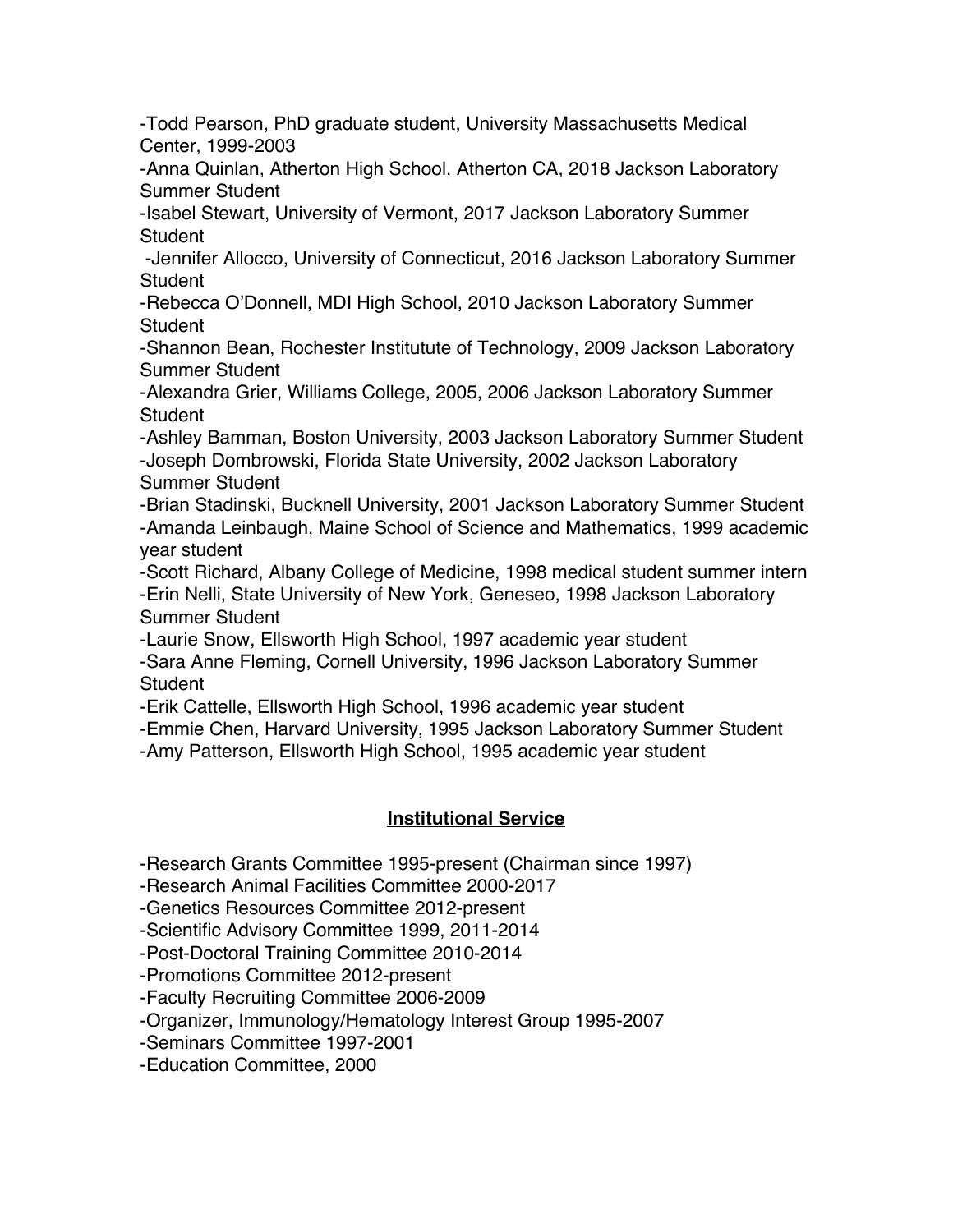-C57BL/6J Task Force 1996-1998 -Assistants Review Committee 1994-1998 -Recombinant DNA Committee 1994

## **Publications**

#### *Refereed Journal Articles*

A. A. Bushway and D. V. Serreze. Differences in the pH and iron content of chicken white and dark meat that effect the action of nitrite against aerobes. *Canadian Institute of Food Science and Technology Journal 17:214, 1984.*

P. W. Reno, D. V. Serreze, S. K. Hellyer, and B. L. Nicholson. Hematological and physiological effects of Viral Erythrocytic Necrosis (VEN) in Atlantic Cod (*Gadus morhua)* and herring (*Clupea harengus*). *Fish Pathology 20:353, 1985.*

A. A. Bushway, D. V. Serreze, D. F. McGann, R. H. True, T. M. Work, and R. J. Bushway. Effect of processing method and storage time on the nutrient composition of fiddlehead greens. *J. Food Science 50:1491, 1985.*

C. E. Moody, D. V. Serreze, and P. W. Reno. Non-specific cytotoxic activity of teleost leukocytes. *Develop. and Comp. Immunol. 9:51, 1985.*

M. Prochazka, E. H. Leiter, D. V. Serreze, and D. L. Coleman. Three recessive loci required for insulin dependent diabetes in Non-Obese Diabetic mice. *Science 237:286, 1987.*

D. V. Serreze, E. H. Leiter, S. M. Worthen, and L. D. Shultz. NOD marrow stem cells adoptively transfer diabetes to resistant (NODxNON)F1 mice. *Diabetes 37:252, 1988.*

D. V. Serreze, E. H. Leiter, E. L. Kuff, P. Jardieu, and K. Ishizaka. Molecular mimicry between insulin and retroviral antigen p73; development of cross reactive autoantibodies in sera of NOD and C57BL/KsJ-*db/db* mice. *Diabetes 37:351, 1988.*

D. V. Serreze and E. H. Leiter. Defective activation of T suppressor cell function in Non-Obese Diabetic mice: potential relation to cytokine deficiencies. *J. Immunol. 140:3801, 1988.*

M. Prochazka, D. V. Serreze, S. M. Worthen, and E. H. Leiter. Genetic control of diabetogenesis in NOD/Lt mice: development and analysis of cogenic stocks. *Diabetes 38:1446, 1989.*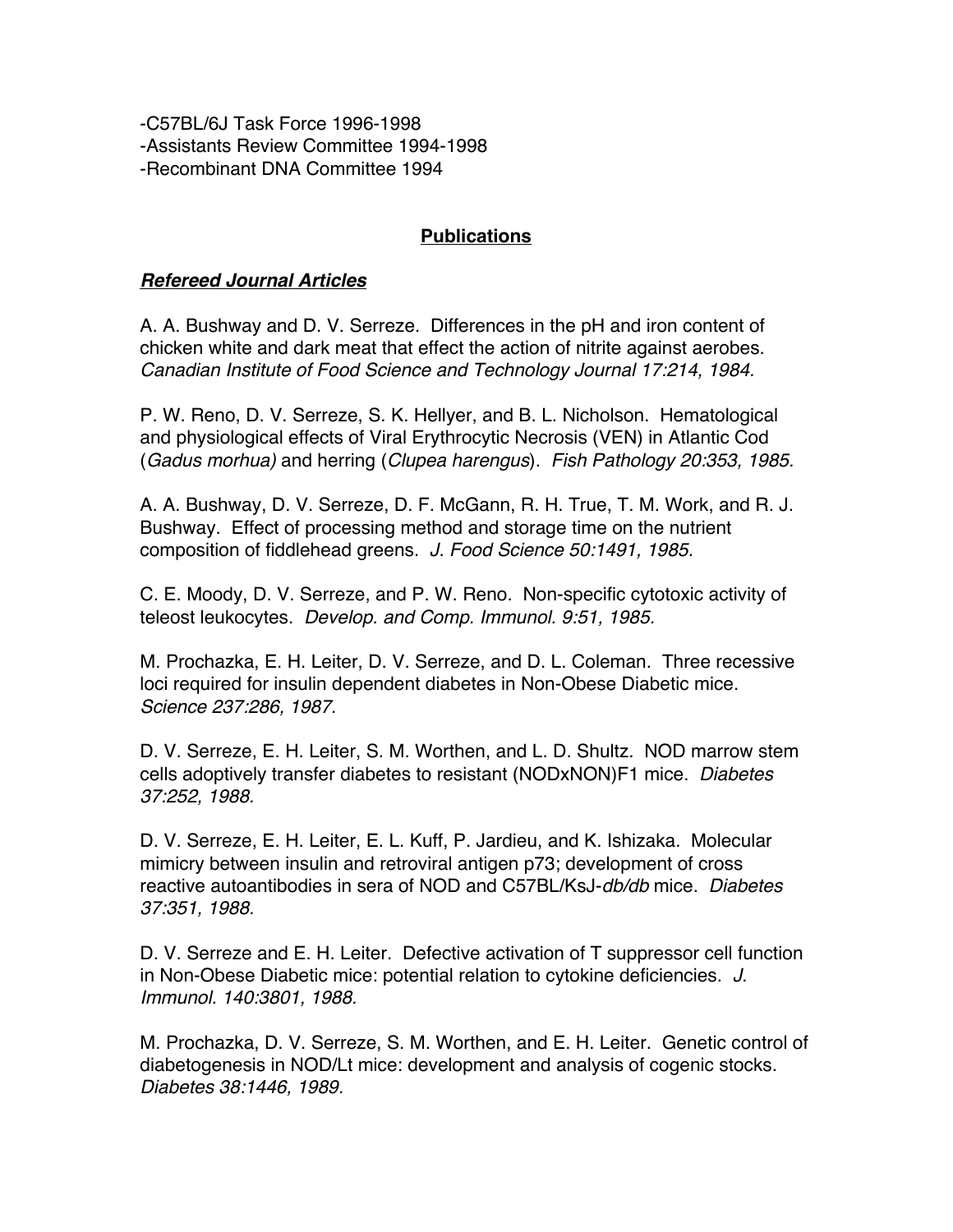E. H. Leiter, G. J. Christianson, D. V. Serreze, A. T. Ting, and S. M. Worthen. MHC antigen induction by Interferon- $\gamma$  on cultured mouse pancreatic  $\beta$  cells and macrophages: genetic analysis of strain differences and discovery of an "occult" class I-like antigen in NOD/Lt mice. *J. Exp. Med. 170:1243, 1989.*

D. V. Serreze, K. Hamaguchi, and E. H. Leiter. Immunostimulation circumvents diabetes in NOD/Lt mice. *J. Autoimmunity 2:759 1989.*

D. V. Serreze, E. H. Leiter, and L. D. Shultz. Transplantation analysis of beta cell destruction in (NODxCBA)F1 bone marrow chimeras. *Diabetologia 33:84, 1990.*

D. V. Serreze and E. H. Leiter. Development of diabetogenic T cells from NOD/Lt marrow is blocked when an allo-H-2 haplotype is expressed on cells of hematopoietic origin, but not on thymic epithelium. *J. Immunol. 147:1222, 1991.*

M. Prochazka, D. V. Serreze, W. N. Frankel, and E. H. Leiter. NOR/Lt: H-2 matched, diabetes resistant control strain for NOD. *Diabetes 41:98, 1992.*

I. C. Gerling, D. V. Serreze, S. W. Christianson, and E. H. Leiter. Intrathymic islet cell transplantation reduces beta-cell autoimmunity and prevents diabetes in NOD/Lt mice. *Diabetes 41:1672, 1992*.

H. R. Gaskins, M. Prochazka, K. Hamaguchi, D. V. Serreze, and E. H. Leiter. Genetic and molecular association of endogenous xenotropic retroviruses with diabetogenesis in NOD/Lt mice. *J. Clin. Invest.*, *90:2220, 1992.*

D. V. Serreze, H. R. Gaskins, and E. H. Leiter. Defects in the differentiation and function of antigen presenting cells in NOD/Lt mice. *J. Immunol.*, *150:2534, 1993.*

M. J. Rapaport, D. Zipris, A. H. Lazarus, A. Jaramillo, D. V. Serreze, E. H. Leiter, P. Cyopick, and T. L. Delovitch. Thymic T cell proliferative unresponsiveness in autoimmune NOD mice. II. IL-4 reverses NOD thymic T cell anergy and prevents the onset of diabetes. *J. Exp. Med.*, *178:87, 1993.*

D. V. Serreze, J. W. Gaedeke, and E. H. Leiter. Hematopoietic stem cell defects underlying abnormal macrophage development and maturation in NOD/Lt mice: defective regulation of cytokine receptors and protein kinase C. *Proc. Natl. Acad. Sci. USA, 90:9625, 1993*.

W. Hao, D. V. Serreze, D. K. McCulloch, J. L. Neifing, and J. P. Palmer. Insulin (auto)antibodies from human IDDM cross-react with retroviral antigen p73. *J. Autoimmunity*, *6:787, 1993.*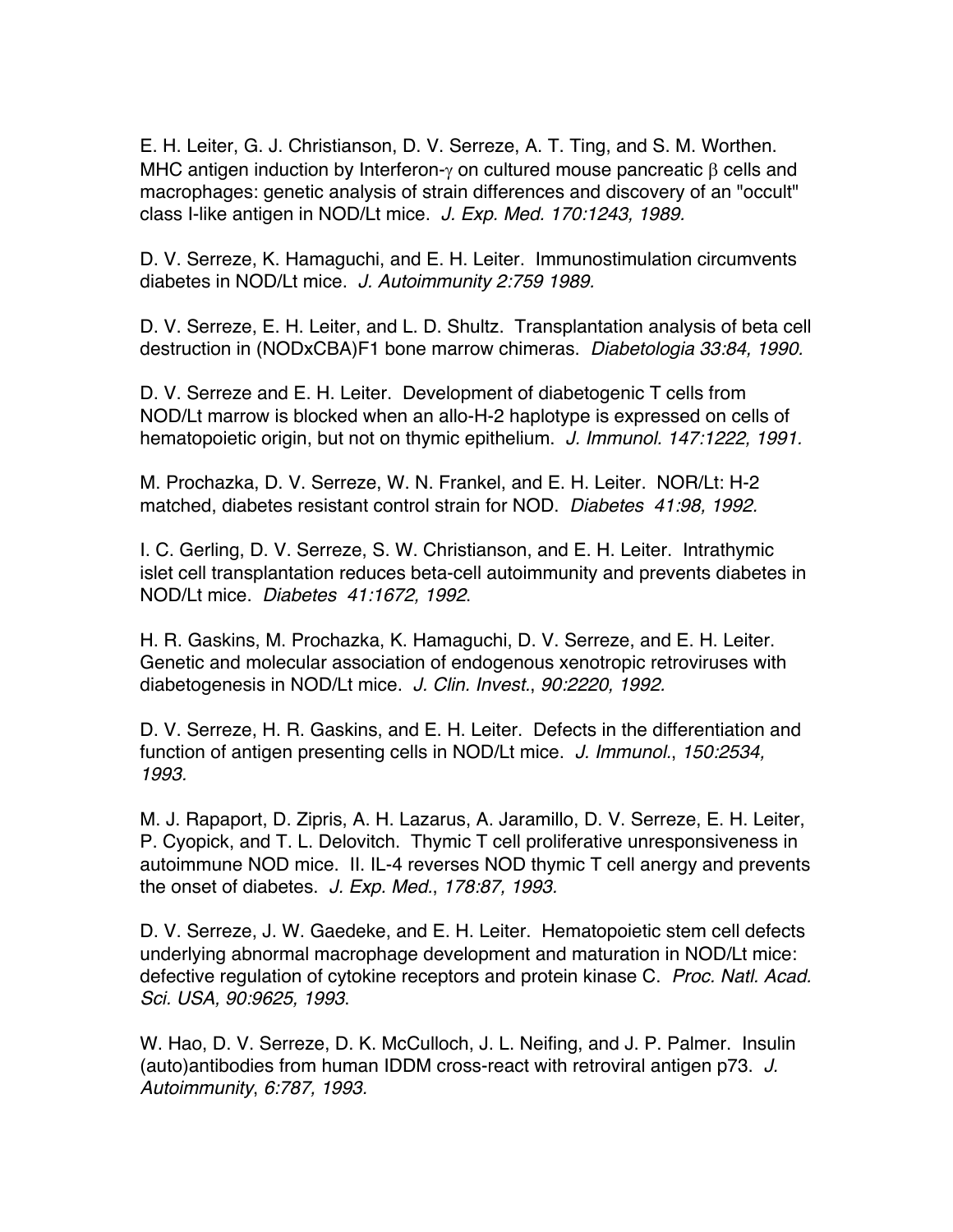D. V. Serreze, E. H. Leiter, G. J. Christianson, D. Greiner, and D. C. Roopenian. MHC class I deficient NOD-*B2m<sup>null</sup>* mice are diabetes and insulitis resistant. *Diabetes*, *43:505, 1994.*

D. V. Serreze, M. Prochazka, P. C. Reifsnyder, M. Bridgett, and E. H. Leiter. Use of recombinant congenic and congenic strains of NOD mice to identify a new insulin dependent diabetes resistance gene. *J. Exp. Med.*, *180:1553, 1994*.

T. N. M. Schumacher, D. V. Kantesaria, D. V. Serreze, D. C. Roopenian, and H. L. Ploegh. Transporters from *H-2b*, *H-2d*, *H-2s*, *H-2k*, and *H-2g7* (NOD/Lt) haplotype translocate similar sets of peptides. *Proc. Natl. Acad. Sci. USA*, *91:13004, 1994.*

M. A. McAleer, P. Reifsnyder, S. M. Palmer, M. Prochazka, J. M. Love, J. B. Copeman, E. E. Powell, N. R. Rodrigues, Jan-Bas Prins, D. V. Serreze, N. H. DeLarto, L. S. Wicker, L. B. Peterson, N. J. Schork, J. A. Todd, and E. H. Leiter. Crosses of NOD Mice with the Related NON Strain: A Polygenic Treshold Model for Type I Diabetes. *Diabetes, 44:1186, 1995*.

D. V. Serreze, E. H. Leiter, M. S. Hanson, S. W. Christianson, L. D. Shultz, R. M. Hesselton and D. L. Greiner. *Emv30null* NOD-*scid* mice: an improved host for adoptive transfer of autoimmune diabetes and growth of human lymphohematopoietic cells. *Diabetes, 44:1392, 1995.*

D. V. Serreze, S. Gallichin, D. P. Snider, K. Croitoru, K. L. Rosenthal, E. H. Leiter, G. J. Christianson, M. E. Dudley, and D. C. Roopenian. MHC class I mediated antigen presentation and induction of CD8+ cytotoxic T lymphocyte responses in autoimmune diabetes prone NOD mice. *Diabetes*, *45:902, 1996*.

M. S. Hanson, M. Cetkovic-Cvrlje, V. K. Ramiya, M. A. Atkinson, N. K. MacLaren, B. Singh, J. F. Elliott, D. V. Serreze, and E. H. Leiter. Quantitative thresholds of MHC class II I-E expressed on hematopoietically derived APC in transgenic NOD/Lt mice determine level of diabetes resistance and indicate mechanism of protection. *J. Immunol.*, *157:1279, 1996.*

D. V. Serreze, H. D. Chapman, D. S. Varnum, M. S. Hanson, P. C. Reifsnyder, S. D. Richard, S. A. Fleming, E.H. Leiter, and L. D. Shultz. B lymphocytes are essential for the initiation of T cell mediated autoimmune diabetes: analysis of a new "speed congenic" stock of NOD.*Igµnull* mice. *J. Exp. Med.*, *184:2049, 1996*.

D. V. Serreze, H. D. Chapman, I. Gerling, E. H. Leiter, and L. D. Shultz. Initiation of autoimmune diabetes in NOD/Lt mice is MHC class I-dependent. *J. Immunol.*, *158:3978, 1997.*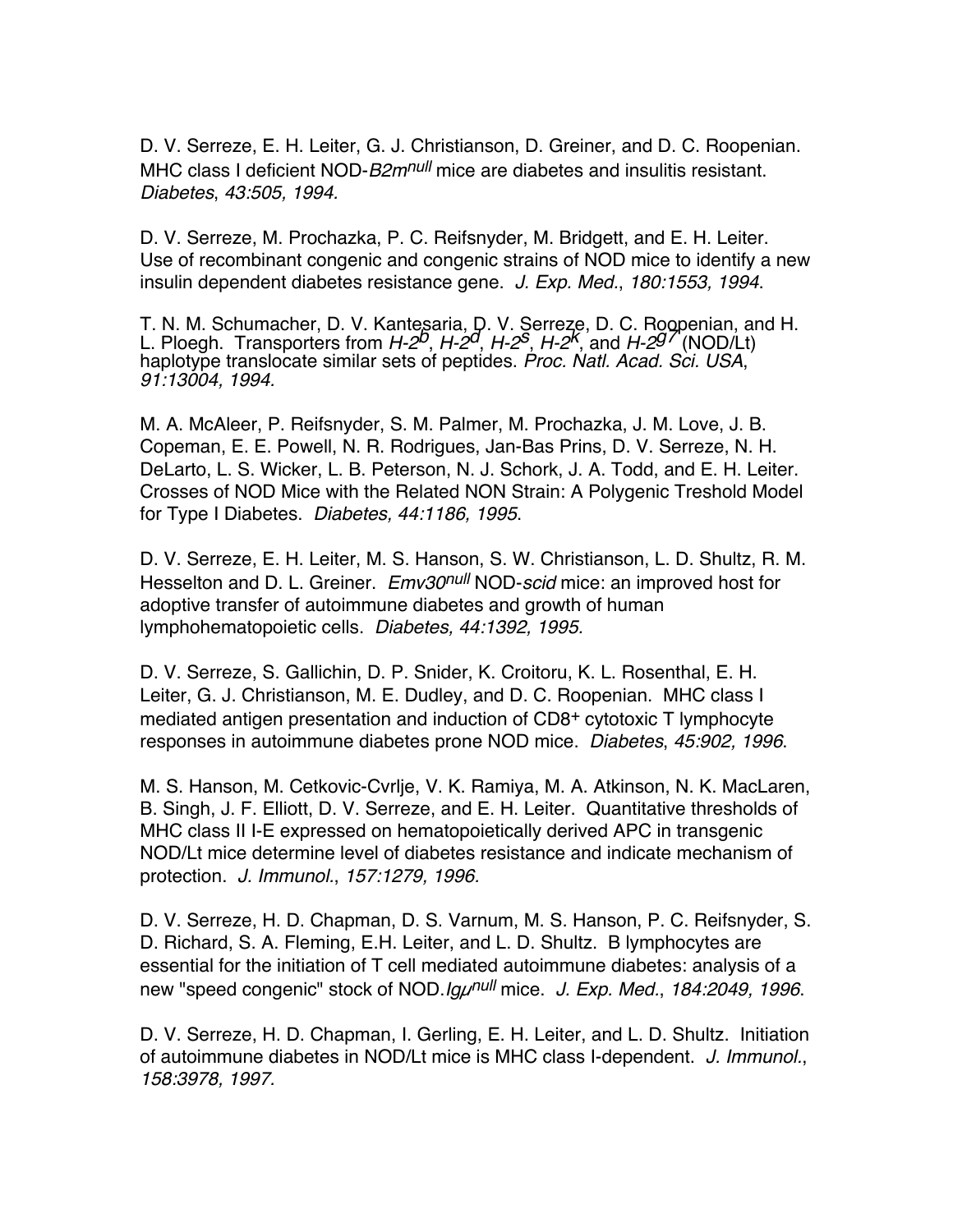E.H. Leiter, H. Tsumura, D. V. Serreze, H. D. Chapman, D. U. Rabin, M. S. Lan, and A. L. Notkins. Mapping to Chromosomes 1 and 12 of mouse homologs of human protein tyrosine phosphatase, receptor-type, related genes encoding pancreatic beta cell autoantigens. *Mammalian Genome*, *8:949, 1997*.

D. V. Serreze, M. Bridgett, H. D. Chapman, E. Chen, S. D. Richard, and E. H. Leiter. Subcongenic analysis of the *Idd13* locus in NOD/Lt mice: evidence for several susceptibility genes including a possible diabetogenic role for ß2 microglobulin. *J. Immunol.*, *160:1472, 1998*.

R. Jiang, Y. Lan, H. D. Chapman, C. Shawber, C. R. Norton, D. V. Serreze, G. Weinmaster, and T. Gridley. Defects in limb, craniofacial and thymic development in *Jagged2* mutant mice. *Genes and Development*, *12:1046, 1998.*

D. V. Serreze, S. A. Fleming, H. D. Chapman, S. D. Richard, E. H. Leiter, and R. M. Tisch. B-lymphocytes are critical antigen presenting cells for the initiation of T cell mediated autoimmune diabetes in NOD mice. *J. Immunol.*, *161:3912, 1998.*

T. P. DiLorenzo, R. T. Graser, T. Ono, G. J. Christianson, H. D. Chapman, D. C. Roopenian, S. G. Nathenson, and D. V. Serreze. MHC class I-restricted T cells are required for all but the end stages of diabetes development in NOD mice and utilize a prevalent  $T$  cell receptor  $\alpha$  chain gene rearrangement. *Proc. Natl. Acad. Sci. USA*, *95:12538, 1998.*

T. G. Markees, D. V. Serreze, N. E. Phillips, C. H. Sorli, E. J. Gordon, L. D. Shultz, R. J. Noelle, B. A. Woda, D. L. Greiner, J. P. Mordes, and A. A. Rossini. NOD mice have a generalized defect in their response to transplantation tolerance induction. *Diabetes*, *48:967, 1999.*

R. T. Graser, C. E. Mathews, E. H. Leiter, and D. V. Serreze. MHC characterization of ALR and ALS mice: respective similarities to the NOD and NON strains. *Immunogenetics*, *49:722, 1999.*

R. Tisch, B. Wang, and D. V. Serreze. Induction of GAD65-specific Th2 cells and suppression of autoimmune diabetes at late stages of disease is epitopedependent. *J. Immunol.*, *163:1178, 1999.*

S. Trembleau, G. Penna, S. Gregori, H. Chapman, D. Serreze, J. Magram, and L. Adorini. Pancreas-infiltrating Th1 cells and diabetes develop in IL-12-deficient nonobese diabetic mice. *J. Immunol.*, *163:2960, 1999.*

C. E. Mathews, R. T. Graser, D. V. Serreze, and E. H. Leiter. Re-evaluation of the major histocompatibility complex genes of the NOD-progenitor CTS/Shi strain. *Diabetes*, *49:131, 2000*.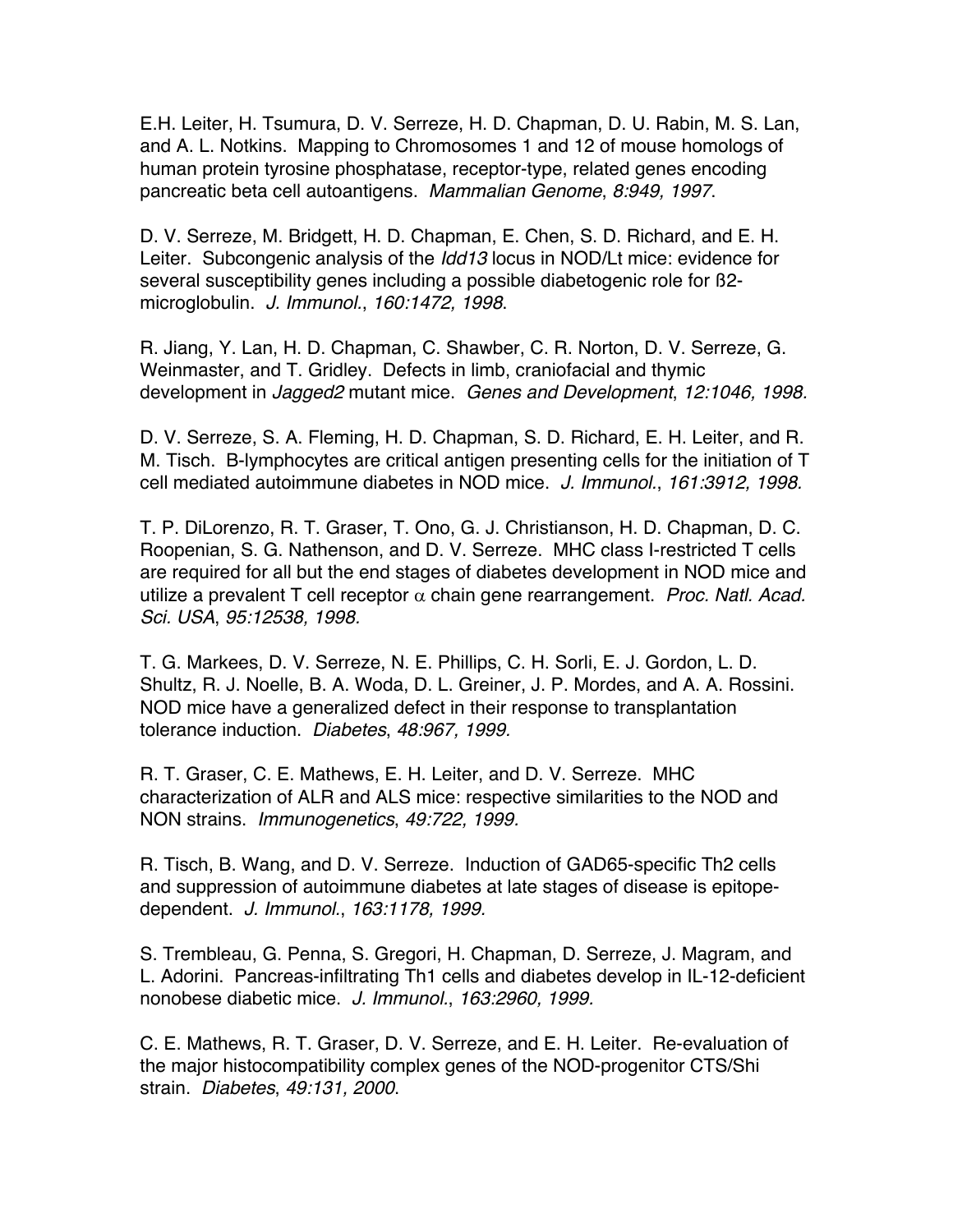R. T. Graser, T. P. DiLorenzo, F. Wang, G. J. Christianson, H. D. Chapman, D. C. Roopenian, S. G. Nathenson, and D. V. Serreze. Identification of a CD8 T cell that can independently mediate autoimmune diabetes development in the complete absence of CD4 T cell helper functions. *J. Immunol*., *164:3913, 2000*.

D. V. Serreze, E. W. Ottendorfer, T. M. Ellis, C. J. Gauntt, and M. A. Atkinson. Acceleration of type I diabetes by a coxsackievirus infection requires a preexisting critical mass of autoreactive T cells in pancreatic islets. *Diabetes*, *49:708, 2000*.

D. V. Serreze, C. M. Post, H. D. Chapman, E. A. Johnson, B. Lu, and P. B. Rothman. Interferon- $\gamma$  receptor signaling is dispensable in the development of autoimmune type 1 diabetes in NOD mice. *Diabetes*, *49:2007, 2000.*

C. E. Mathews, R. T. Graser, A. Savinov, D. V. Serreze and Edward H. Leiter. Unusual resistance of ALR/Lt beta cells to autoimmune destruction: role for beta cell expressed resistance determinants. *Proc. Natl. Acad. Sci. USA*, *98:235, 2001*.

D. V. Serreze, H. D. Chapman, C. M. Post, E. A. Johnson, W. L. Suarez-Pinzon, and A. Rabinovitch. Th1 to Th2 cytokine shifts in NOD mice: sometimes an outcome, rather than the cause of diabetes resistance elicited by immunostimulation. *J. Immunol*., *166:1352, 2001*.

R. Tisch, B. Wang. D. J. Weaver, B. Liu, T. Bui, J. Arthos, and D. V. Serreze. Antigen-specific mediated suppression of ß cell autoimmunity by plasmid DNA vaccination. *J. Immunol. 166:2122, 2001*.

P. P. L. Chiu, D. V. Serreze, and J. S. Danska. Development and function of diabetogenic T cells in B cell deficient non-obese diabetic mice. *Diabetes 50:763, 2001*.

S. Efrat, D. Serreze, A. Svetlanov, C. M. Post, E. A. Johnson, K. Herold, and M. Horwitz. Adenovirus early region 3 (E3) immunomodulatory genes prevent autoimmune diabetes in nonobese diabetic (NOD) mice. *Diabetes, 50:980, 2001*.

R. Tisch, B. Wang, M. A. Atkinson, D. V. Serreze, and R. Friedline. A glutamic acid decarboxylase 65-specific Th2 T cell clone immunoregulates autoimmune diabetes in nonobese diabetic mice. *J. Immunol. 166:6925, 2001*.

E. A. Johnson, P. Silveira, H. D. Chapman, E. H. Leiter, and D. V. Serreze. Inhibition of autoimmune diabetes in NOD mice by transgenic restoration of H2-E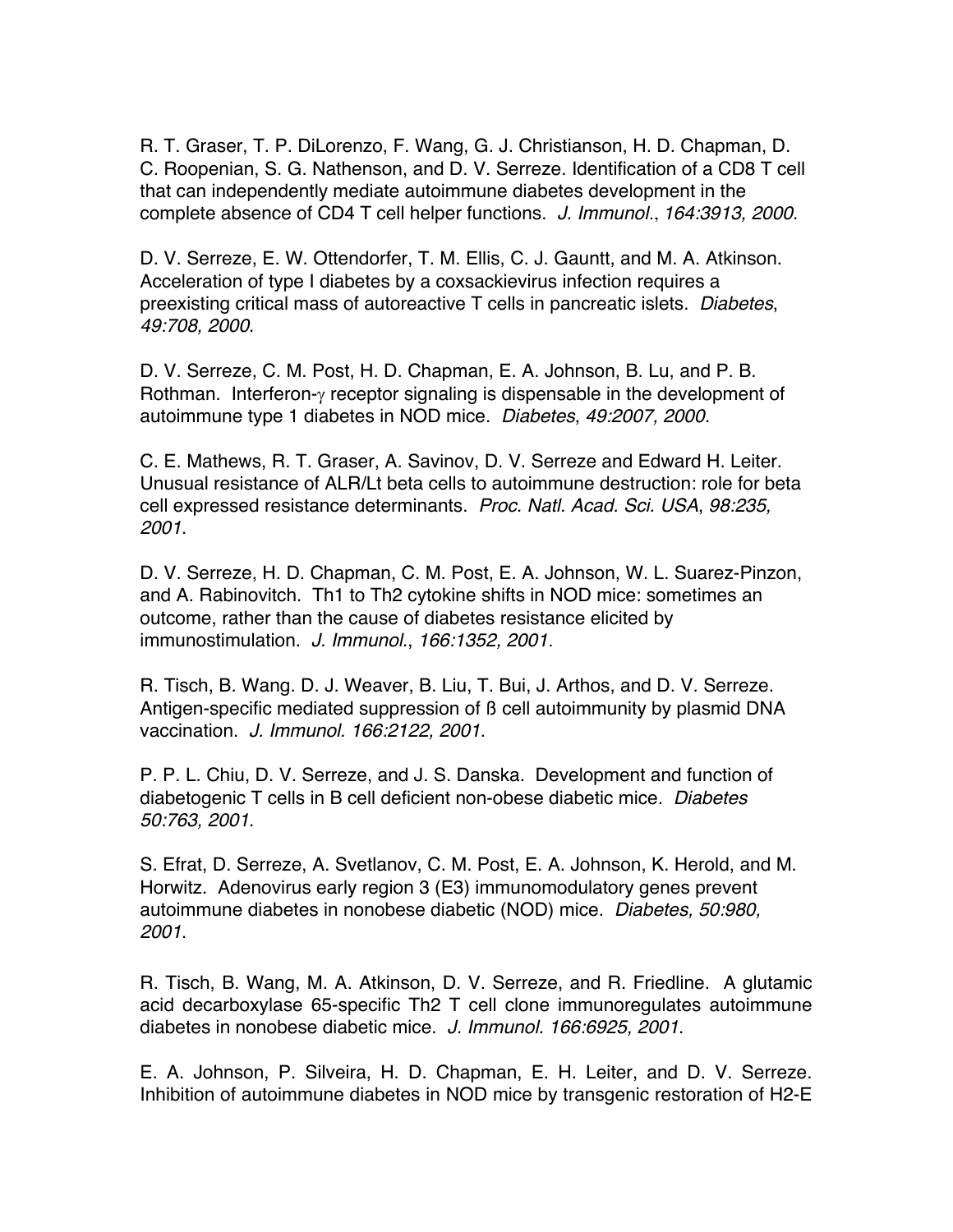MHC class II expression: additive, but unequal involvement of multiple APC subtypes. *J. Immunol*. *167:2404, 2001.*

D. V. Serreze, E. A. Johnson, H. D. Chapman, R. T. Graser, M. P. Marron, T. P. DiLorenzo, Y. Yoshimura, S. G. Nathenson, and S. Joyce. Autoreactive diabetogenic T cells in NOD mice can efficiently expand from a greatly reduced precursor pool. *Diabetes*, *50:1992, 2001*.

E. E. Hamilton-Williams, D. V. Serreze, B. Charlton, E. A. Johnson, M. P. Marron, A. Mullbacher, and R. M. Slattery. Transgenic rescue implicates ß2- Microglobulin as a diabetes susceptibility gene in NOD mice. *Proc. Natl. Acad. Sci. USA*, *98:11533, 2001.*

E. Bonifacio, M. Atkinson, G. Eisenbarth, D. Serreze, T. W. H. Kay, E. Lee-Chan, and B. Singh. International workshop on lessons from animal models for human type 1 diabetes: identification of insulin but not glutamic acid decarboxylase or IA-2 as specific autoantigens of humoral autoimmunity in Non-Obese Diabetic mice. *Diabetes*, *50:2451, 2001*.

E. Bonifacio, M. Atkinson, G. Eisenbarth, D. Serreze, T. W. H. Kay, E. Lee-Chan, and B. Singh. Analyzing target antigens of humoral autoimmunity in nonobese diabetic mice. *Ann. NY Acad. Sci. 958:1, 2002*.

M. P. Marron, R. T. Graser, H. D. Chapman, and D. V. Serreze. Functional evidence for the mediation of diabetogenic T cell responses by HLA-A2.1 MHC class I molecules through transgenic expression in NOD mice. *Proc. Natl. Acad. Sci. USA*, *99:13753, 2002*.

T. P. DiLorenzo, S. M. Lieberman, T. Takaki, S. Honda, H. D. Chapman, P. Santamaria, D. V. Serreze, and S. G. Nathenson. During the early prediabetic period in NOD Mice, the pathogenic CD8+ T cell population comprises multiple antigenic specificities. *Clinical Immunol.*, *105:332, 2002.*

P. A. Silveira, E. A. Johnson, H. D. Chapman, T. Bui, R. M. Tisch and D. V. Serreze. The preferential ability of B Lymphocytes to act as diabetogenic APC in NOD mice depends on expression of self-antigen specific immunoglobulin receptors. *Eur. J. Immunol*., *32:3657, 2002*.

T. Pearson. T. G. Markees, L. S. Wicker, D. V. Serreze, L. B. Peterson, J. P. Mordes, A. A. Rossini, and D. L. Greiner. NOD congenic mice genetically protected from autoimmune diabetes remain resistant to transplantation tolerance induction. *Diabetes*, *52:321, 2003*.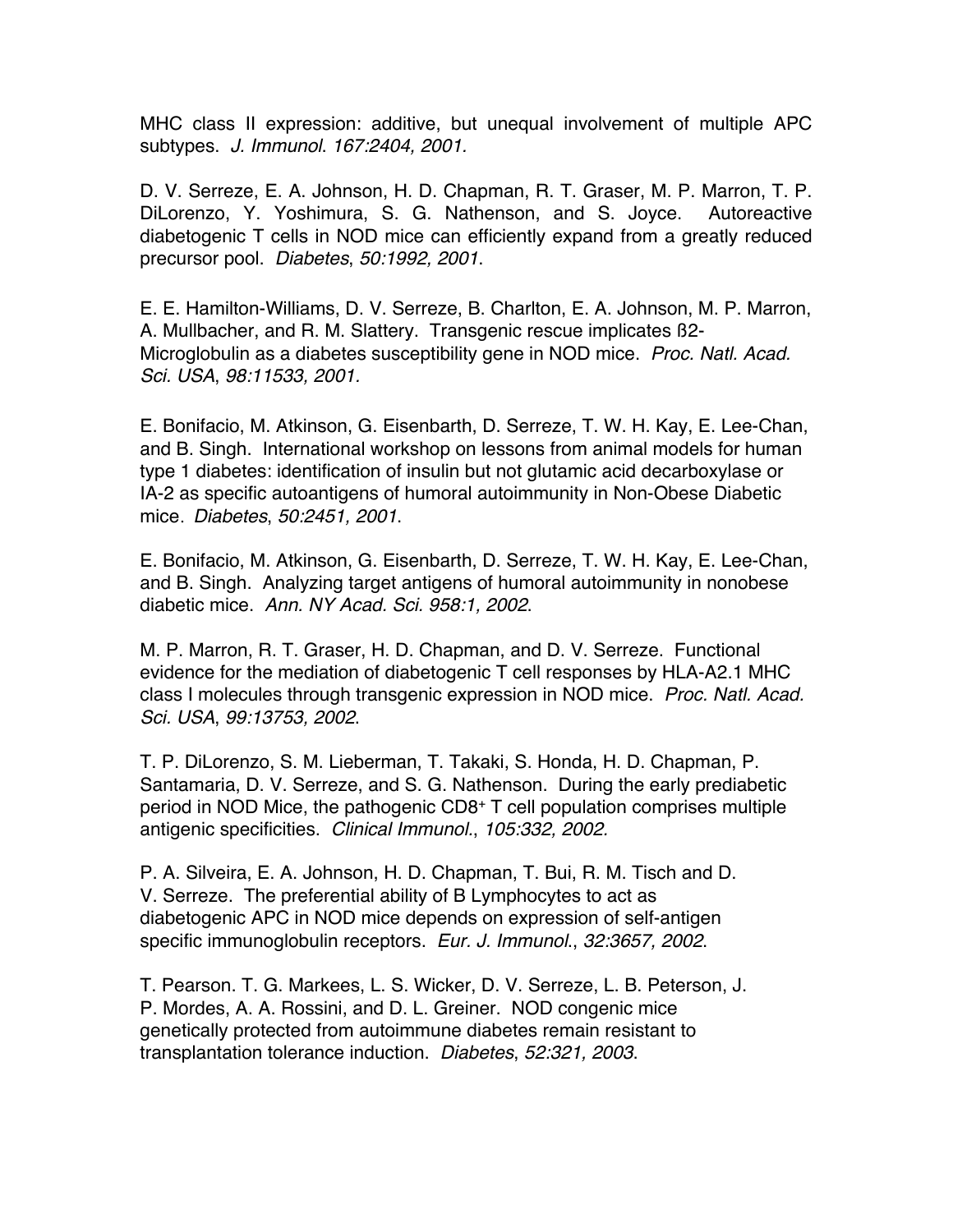D. V. Serreze, M. A. Pierce, C. M. Post, H. D. Chapman, H. Savage, R. T. Bronson, P. B. Rothman, and G. A. Cox. Paralytic autoimmune myositis develops in NOD mice made Th1 cytokine deficient by expression of an IFN $\gamma$ receptor ß chain transgene. *J. Immunol., 170:2742, 2003*.

M. A. Pierce, H. D. Chapman, C. M. Post, A. Svetlanov, S. Efrat, M. Horwitz and D. V. Serreze. Adenovirus Early Region 3 (E3) Anti-Apoptotic 10.4K, 14.5K, and 14.7K Genes Decrease the Incidence of Autoimmune Diabetes in NOD Mice. *Diabetes*, *52:1119, 2003*.

J-S. Mo, M. G. Anderson, M. Gregory, R. S. Smith, O. V. Savinova, D. V. Serreze, B. R. Ksander, J. W. Steilein, and S. W. M. John. By altering ocular immune privilege, bone marrow-derived cells pathogenically contribute to DBA/2J pigmentary glaucoma. *J. Exp. Med*., *197:1335, 2003*.

T. Pearson, T. G. Markees, D. V. Serreze, M. A. Pierce, M. P. Marron, L. S. Wicker, L. B. Peterson, L. D. Shultz, J. P. Mordes, A. A. Rossini and D. L. Greiner. Genetic disassociation of autoimmunity and resistance to costimulation blockade-induced transplantation tolerance in NOD Mice. *J. Immunol.*, *171:185, 2003*.

S. M. Lieberman, A. M. Evans, B. Han, T. Takaki, Y. Vinnitskaya, J. A. Caldwell, D. V. Serreze, J. Shabanowitz, D. F. Hunt, S. G. Nathenson, P. Santamaria, and T. P. DiLorenzo. Identification of the novel ß cell antigen targeted by a prevalent population of pathogenic CD8 T cells in autoimmune diabetes. *Proc. Natl. Acad. Sci. USA, 100:8384, 2003.*

C. E. Mathews, R. T. Graser, R. Bagley, J. Caldwell, D. V. Serreze, and E. H. Leiter. Genetic analysis of resistance to type 1 diabetes in ALR/Lt mice, an NOD-related strain with systemic defenses against autoimmune-mediated diabetogenic stress. *Immunogenetics*, *55:491, 2003*.

D. V. Serreze, T. M. Holl, M. P. Marron, R. T. Graser, E. A. Johnson, C. Choisy-Rossi, R. M. Slattery, S. M. Lieberman, and T. P. DiLorenzo. MHC class II molecules play a role in the selection of autoreactive class I restricted CD8 T cells that are essential contributors to type 1 diabetes development in NOD mice. *J. Immunol*., *172:871, 2004*.

P. A. Silveira, J. Dombrowsky, E. Johnson, H. D. Chapman, D. Nemazee, and D. V. Serreze. Defects in B cell selection underlie the development of diabetogenic antigen presenting cells in NOD mice. *J. Immunol.*, *172:5086, 2004.*

T. Takaki, S. M. Lieberman, T. M. Holl, B. Han, P. Santamaria, D. V. Serreze, and Teresa P. DiLorenzo. Requirement for both H-2D<sup>b</sup> and H-2K<sup>d</sup> for the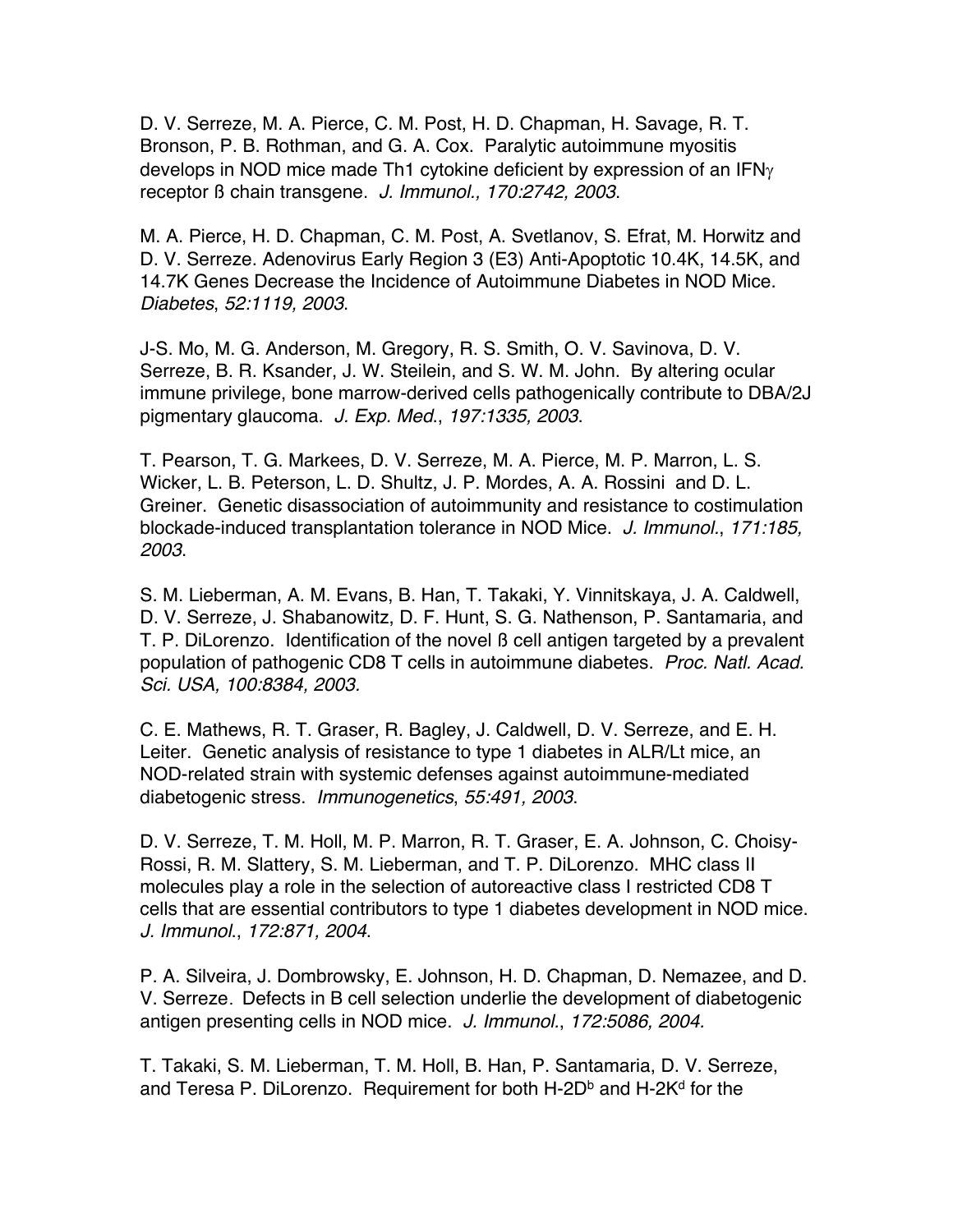induction of diabetes by the promiscuous CD8+ T cell clonotype AI4*. J. Immunol*., *173:2530, 2004*.

T. Pearson, P. Weiser, T. G. Markees, D. V. Serreze, L. S. Wicker, L. B. Peterson, A-M. Cumisky, L. D. Shultz, J. P. Mordes, A. A. Rossini, and D. L. Greiner. Islet allograft survival induced by costimulation blockade in NOD mice is controlled by allelic variants of *Idd3. Diabetes*, *53:1972, 2004*.

C-M. Choisy-Rossi, T. M. Holl, M. A. Pierce, H. D. Chapman, and D. V. Serreze. Enhanced pathogenicity of diabetogenic T cells escaping a non-MHC gene controlled near death experience. *J. Immunol.*, *173:3791, 2004.*

F. Fallarino, R. Bianchi, C. Orabona, C. Vacca, M. L. Belladonna, M. C. Fioretti, D. V. Serreze, U. Grohman, and P. Puccetti. CTLA-4-Ig activates Forkhead transcription factors and protects dendritic cells from oxidative stress in nonobese diabetic mice. *J. Exp. Med*., *200:1051, 2004*.

S. M. Lieberman, T. Takaki, B. Han, P. Santamaria, D. V. Serreze, and T. P. DiLorenzo. Individual NOD mice exhibit unique patterns of CD8 T cell reactivity to three islet antigens, including the newly identified widely expressed dystrophia myotonica kinase. *J. Immunol*., *173:6727, 2004.*

M. A. Pierce, A. Svetlanov, M. S. Horwitz, and D. V. Serreze. Prevention of Autoimmune diabetes in NOD Mice by beta cell expression of adenovirus early region 3 transgenes: effects of deleting AdE3-11.6K (Adenovirus Death Protein). *J. Virol.*, *79:619, 2005*.

D. V. Serreze, E. W. Ottendorfer, C. Wasserfall, M. A. Pierce, T. M. Ellis, Mark A. Atkinson. Diabetes acceleration or prevention by coxsackie virus infection; critical requirements for both interleukin-4 and interferon gamma. *J. Virol*., *79:1045, 2005*.

E. J. Gordon, L. S. Wicker, L. B. Peterson, D. V. Serreze, T. G. Markees, L. D. Shultz, A. A. Rossini, D. L. Greiner, and J. P. Mordes. Autoimmune diabetes and resistance to xenograft transplantation tolerance in NOD mice. *Diabetes*, *54:107, 2005*.

Y-G. Chen, C-M. Choisy-Rossi, T. M. Holl, H. D. Chapman, G. S. Besra, S. A. Porcelli, S. B. Wilson, and D. V. Serreze. Autoimmune diabetes prevention by NKT-cell activation involves tolerogenic recruitment of both dendritic cells and pathogenic T cells to pancreatic lymph nodes. *J. Immunol.*, *174:1196, 2005.*

D. P. Pomerleau, R. J. Bagley, T. M. Holl, D. V. Serreze, C. E. Mathews, and E. H. Leiter. MHC-linked diabetes susceptibility in NOD/Lt mice: subcongenic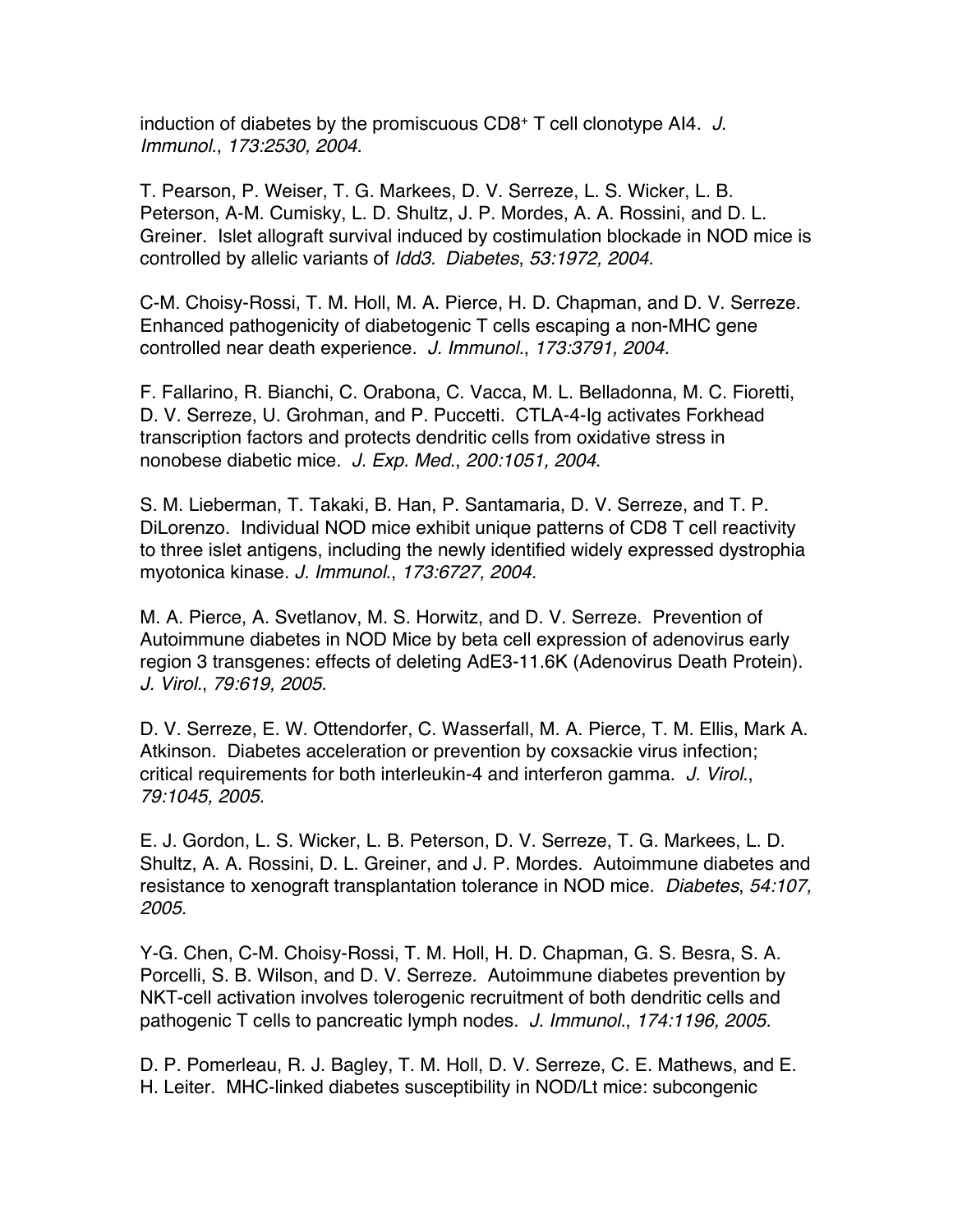analysis localizes a component of "*Idd16*" at the H2-D end of the diabetogenic *H2g7* complex. *Diabetes*, *54:1603, 2005*.

B-Y. Xu, H. Yang, D. V. Serreze, R. MacIntosh, W. Yu, and J. R. Wright. Rapid destruction of encapsulated islet xenografts by NOD mice is CD4 dependent and facilitated by B cells: innate immunity and autoimmunity do not play significant roles. *Transplantation*, *80:402, 2005*.

P. C. Reifsnyder, R. Li, P. Silveira, G. Churchill, D. V. Serreze, and E. H. Leiter. Conditioning the genome identifies additional diabetes resistance loci in type diabetes resistant NOR/Lt mice. *Genes and Immunity*, *6:528*, 2005.

C-H Lee, Y-G Chen, J. Chen, P. C. Reifsnyder, D. V. Serreze, M. Clare-Salzler, M. Rodriguez, C. Wasserfall, M. A. Atkinson, and E. H. Leiter. Novel leptin receptor mutation in NOD/LtJ mice suppresses type 1 diabetes progression. II. Immunological analyses. *Diabetes*, *55:171*, 2006.

T. Takaki, M. P. Marron, C. E. Mathews, S. T. Guttman, R. Bottino, M. Trucco, T. P. DiLorenzo, and D. V. Serreze. HLA-A\*201-restricted T cells contributing to type 1 diabetes in "humanized" mice are cytotoxic to human pancreatic ß cells, and identify autoantigens with potential clinical relevance. *J. Immunol*., *176:3257, 2006*.

J. Chen, Y-G Chen, P. C. Reifsnyder, W. H. Schott, C-H Lee, F. Scheuplein, F. Haag, F. Koch-Nolte, D. V. Serreze, and E. H. Leiter. Targeted disruption of CD38 accelerates autoimmune diabetes in NOD/Lt mice by enhancing autoimmunity in an Art-2 dependent fashion. *J. Immunol*., *176:4590, 2006*.

Y-G. Chen, J. Chen, M. A. Osborne, H. D. Chapman, G. S. Besra, S. A. Porcelli, S. B. Wilson, E. H. Leiter, and D. V. Serreze. CD38 is required for the peripheral survival of immunotolerogenic CD4+ iNKT cells in NOD mice. *J. Immunol., 177:2939, 2006*.

P. A. Silveira, H. D. Chapman, J. Stolp, E. Johnson, S. L. Cox, K. Hunter, L. Wicker, and D. V. Serreze. Genes within the *Idd5* and *Idd9/11* diabetes susceptibility loci affect the pathogenic activity of B-cells in NOD mice. *J. Immunol., 177:7033, 2006*.

D. V. Serreze, M. A. Osborne, Y-G. Chen, H. D. Chapman, T. Pearson, and D. L. Greiner. Partial versus full allogeneic hematopoietic chimerization is a preferential means to inhibit type 1 diabetes as the latter induces generalized immunosuppression. *J. Immunol*., *177:6675, 2006*.

R. Razavi, Y Chan, F. N. Afifiyan, X. J. Liu, X. Wan, J. Yantha, H. Tsui, L. Tang, S. Tsai, P. Santamaria, J. P. Driver, D. Serreze, M. W. Salter and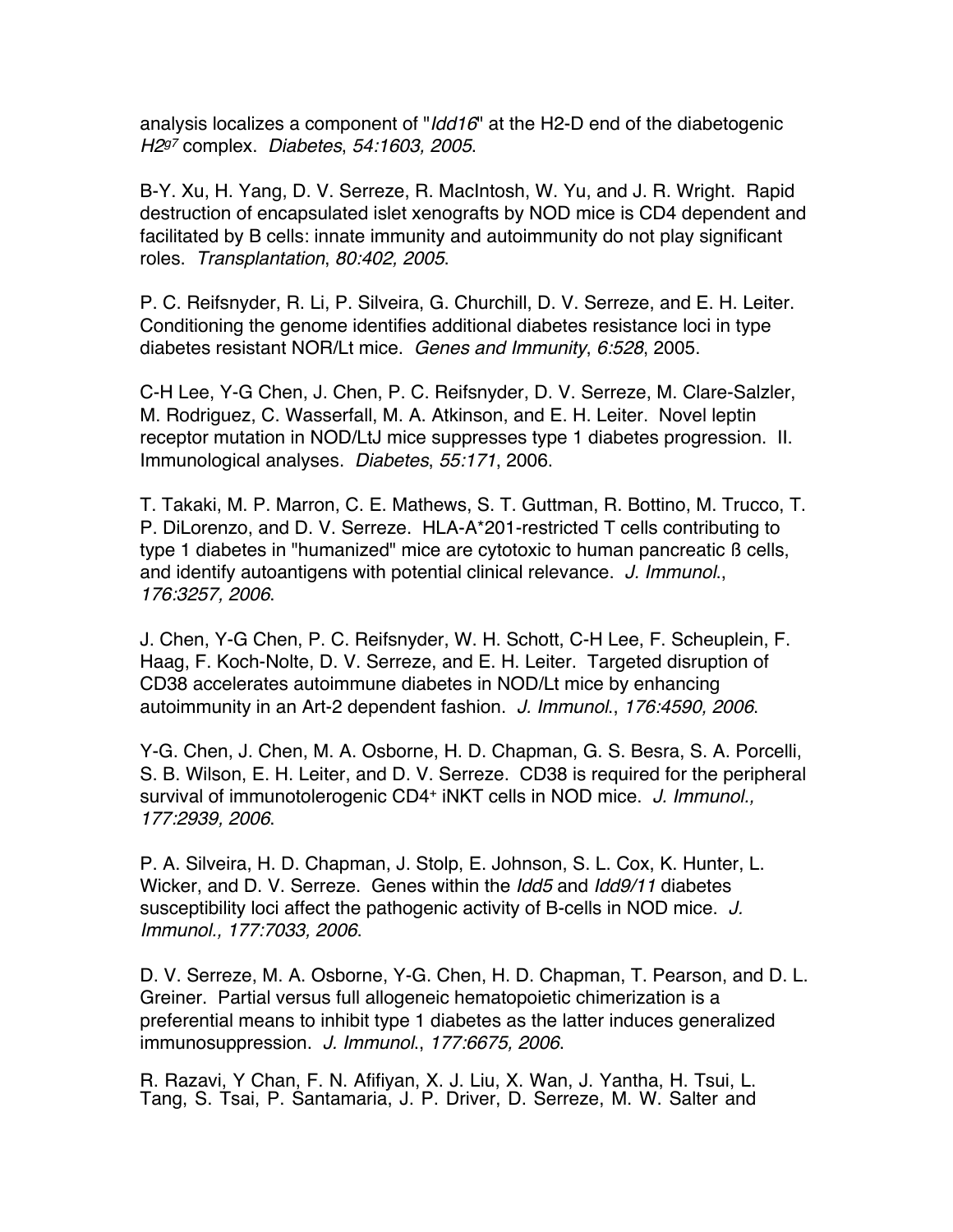H.-M. Dosch. TRPV1+ sensory neurons control  $\beta$ -cell stress and islet inflammation in autoimmune diabetes. *Cell*, *127:1123, 2006*.

Y-G Chen, P. A. Silveira, M. A. Osborne, H. D. Chapman, and D. V. Serreze. Cellular expression requirements for inhibition of type 1 diabetes by a dominantly protective MHC haplotype. *Diabetes*, *56:424, 2007*.

J. Yamanouchi, D. Rainbow, P. Serra, S. Howlett, K. Hunter, V. E.S. Garner, A. Gonzalez-Munoz, J. Clark, R. Veijola, R. Cubbon, S-L. Chen, R. Rosa, A. M. Cumiskey, D. V. Serreze, S. Gregory, J. Rogers, P. A. Lyons, B. Healy, L. J. Smink, J. A. Todd, L. B. Peterson, L. S. Wicker and P. Santamaria. Interleukin-2 gene variation impairs regulatory T cell function and causes autoimmunity. *Nature Genetics*, *39:329, 2007*.

Y-G. Chen, J. P. Driver, P. A. Silveira, and D. V. Serreze. Subcongenic analysis of genetic basis for impaired development of invariant NKT cells in NOD mice. *Immunogenetics*, *59:705, 2007*.

I. Jarchum, J. C. Baker, T. Yamada, T. Takaki, M. P. Marron, D. V. Serreze, and T. P. DiLorenzo. In vivo cytotoxicity of insulin-specific CD8 T cells in HLA-A201 transgenic NOD mice. *Diabetes*, *56:2551, 2007*.

J. P. Driver, O. Foreman, C. Mathieu, E. van Etten, and D. V. Serreze. Comparative Therapeutic Effects of Orally Administered 1,25-Dihydroxyvitamin D3 and 1alpha-hydroxyvitamin D3 on Type-1 Diabetes in NOD mice fed a normal-calcaemic diet. *Clin. Exp. Immunol*., *151:76, 2008*.

D. V. Serreze, C. Choisy-Rossi, A. Grier, T. M. Holl, H. D. Chapman, J. R. Gahagan, M. A. Osborne, W. Zhang, B. L. King, A. Brown, D. Roopenian, and M. P. Marron. Through regulation of TCR expression levels, an *Idd7* region gene(s) interactively contributes to the impaired thymic deletion of autoreactive diabetogenic CD8 T-cells in NOD mice. *J. Immunol*., *180:3250, 2008.*

R. J. Chaparro, A. R. Burton, D. V. Serreze, D. A. Vignali, and Teresa P. DiLorenzo. In vitro expansion of retrogenic T-cells for the rapid identification of MHC class I-restricted antigens relevant to autoimmune diabetes. *J. Immunol. Methods*, *335:106, 2008*.

A. Mukhopadhaya, T. Hanafusa, I. Jarchum, Y-G. Chen, D. V. Serreze, R. M. Steinman, K. V. Tarbell, and Teresa P. DiLorenzo. *In vivo* targeting of dendritic cells with ß cell antigen leads to deletion of autoreactive CD8+ T-cells in NOD mice. *Proc. Natl. Acad. Sci*. *USA*, *105:6374, 2008.*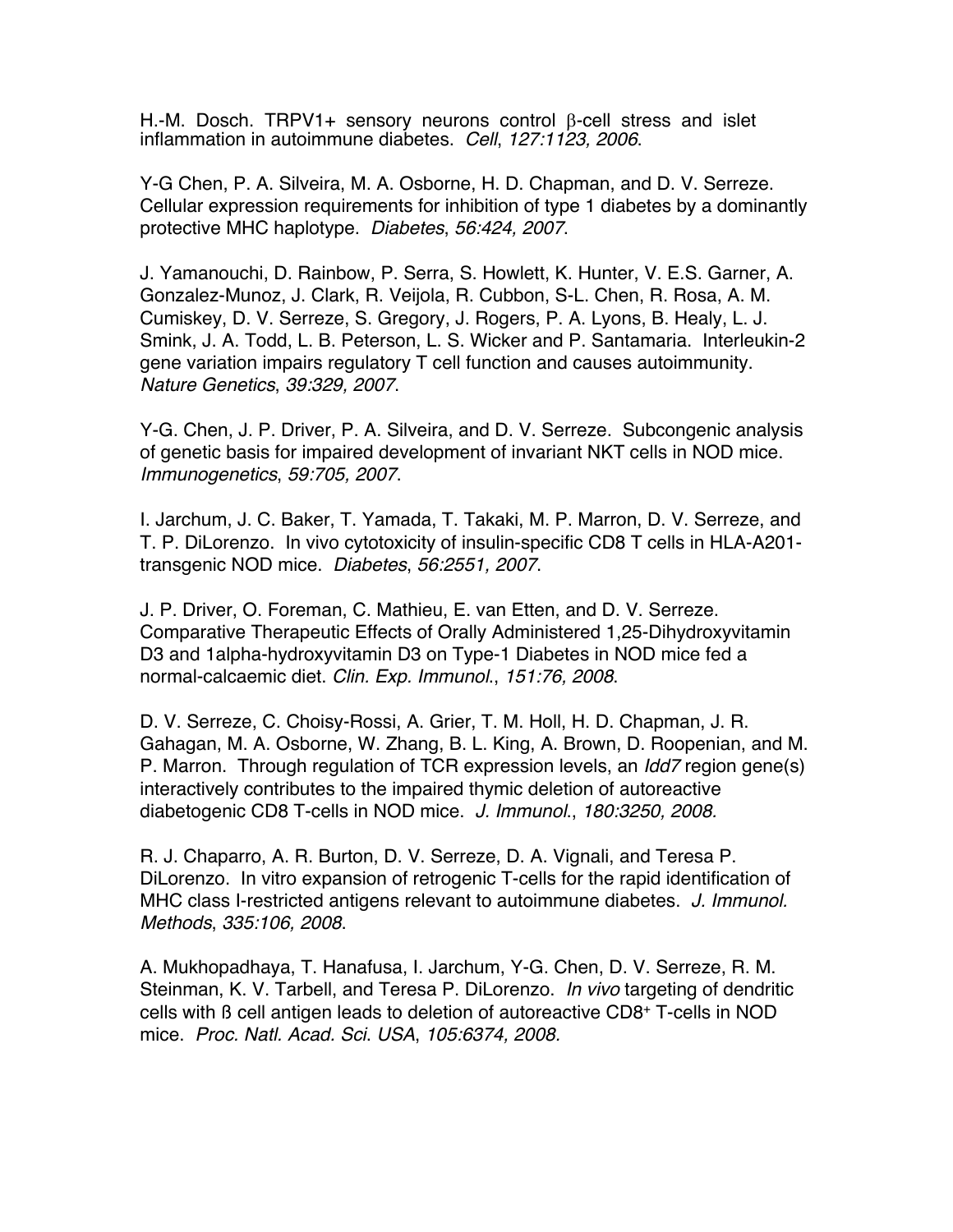Y-G. Chen, F. Scheuplein, M. A. Osborne, H. D. Chapman, and D. V. Serreze. The *Idd9/11* genetic locus regulates diabetogenic activity of CD4 T-cells in nonobese diabetic (NOD) mice. *Diabetes*, *57:3273, 2008*.

J. Mangada, T. Pearson, M. A. Brehm, L. S. Wicker, L. B. Peterson, L. D. Shultz, D. V. Serreze, A. A. Rossini, and D. L. Greiner. *Idd* loci synergize to prolong islet allograft survival induced by costimulation blockade in NOD mice. *Diabetes*, *58:165, 2009*.

F. Scheuplein, B. Rissiek, J. P. Driver, Y-G. Chen, F. Koch-Nolte, and David V. Serreze. A recombinant heavy chain antibody approach blocks ART2 mediated deletion of an iNKT cell population that upon activation inhibits autoimmune diabetes. *J. Autoimmunity*, *34:145, 2010*.

J. P. Driver, F. Scheuplein, Y-G. Chen, A. E. Grier, S. B. Wilson, and D. V. Serreze. iNKT-cell activation for autoimmune diabetes prevention-a dendritic cell genetic decision of a silver bullet or Russian roulette? *Diabetes, 59:423, 2010*.

A. Strom, B. Sonier, H. D. Chapman, M. Mojibian, G. S. Wang, C. R. Slatculescu, D. V. Serreze, and F. W. Scott. Peripherin-reactive antibodies in mouse, rabbit, and human blood. *J. Proteome Res*., *9:1203, 2010*.

S. L. Cox, J. Stolp, D. V. Serreze, A. Basten, and P. A. Silveira. Enhanced responsiveness to T cell help causes loss of B cell tolerance to a pancreatic ß cell neo-self antigen in type-1 diabetes prone NOD mice. *Eur. J. Immunol*., *40:3413, 2010*.

E. I. Rivas, J. P. Driver, M. N. Garabatos, M. Presa, C. Mora, F. Rodriguez, D. V. Serreze, and T. Stratmann. Targeting of a T Cell Agonist Peptide to Lysosomes by DNA Vaccination Induces Tolerance in the Non-Obese Diabetic Mouse. *J. Immunol*., *186:4078, 2011*.

Y-G. Chen, F. Scheuplein, A. A. Hewes, P. C. Reifsnyder, E. H. Leiter, and D. V. Serreze. Testing the role of P2X7 receptors in the development of type 1 diabetes in NOD mice. *J. Immunol.*, *186:4278, 2011*.

M. Niens, A. E. Grier, M. Marron, D. L. Greiner, and D. V. Serreze. Prevention by multi-peptide coupled-cells of "humanized" diabetogenic CD8 T-cell responses in HLA transgenic NOD mice. *Diabetes*, *60:1229, 2011*.

J. P. Driver, Y-G. Chen, W. Zhang, S. Asrat, and D. V. Serreze. Unmasking genes in a type 1 diabetes resistant mouse strain that enhance the peripheral activation of pathogenic CD8 T-cells. *Diabetes*, *60:1354, 2011*.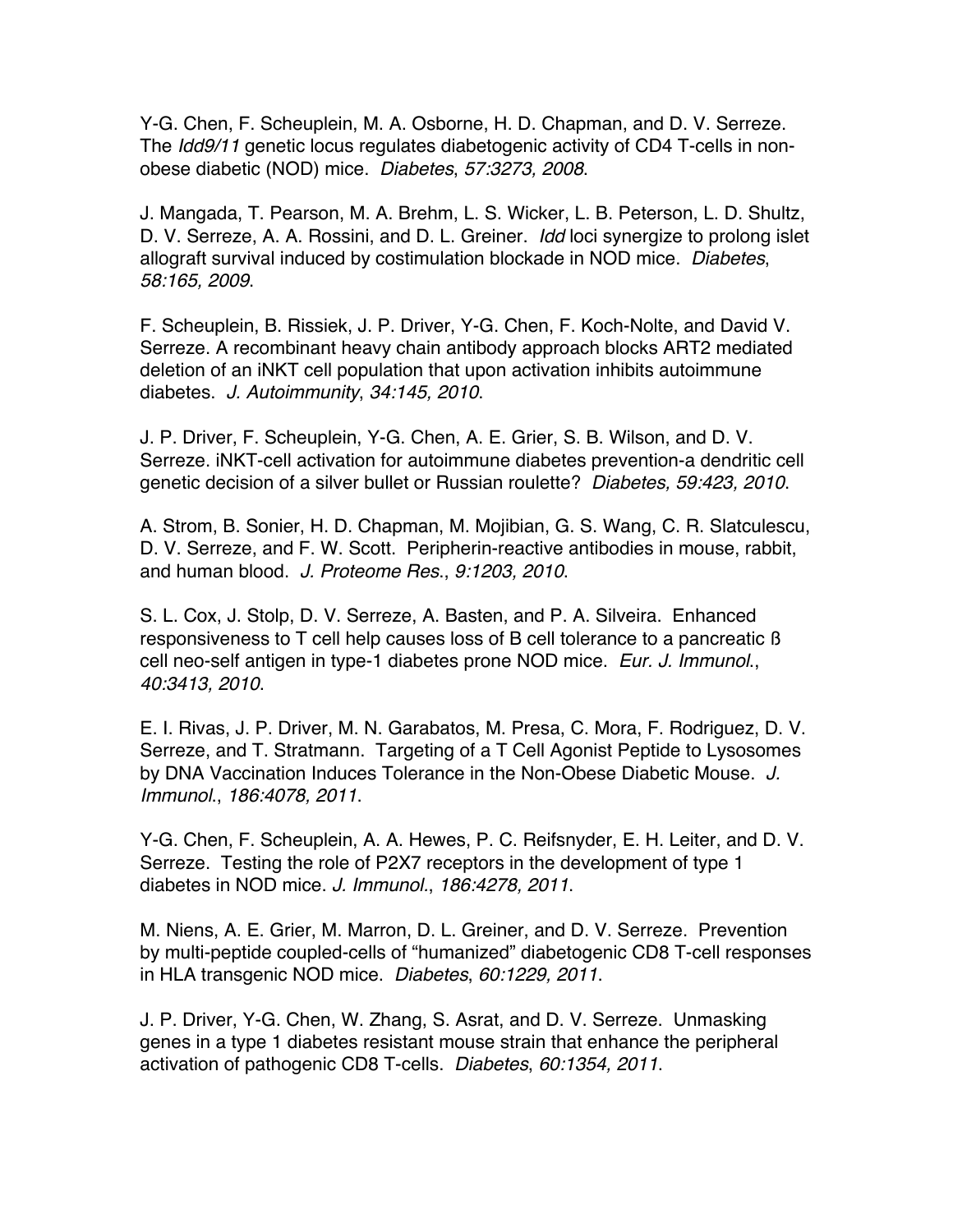D. V. Serreze, H. D. Chapman, M. Niens, R. Dunn, J. P. Driver, M. Haller, C. Wasserfall, and M. A. Atkinson. Loss of intra-islet CD20 expression may complicate efficacy of B-lymphocyte directed type 1 diabetes therapies. *Diabetes*, *60:2914, 2011*.

J. P. Driver, D. J. Lamont, C. Gysemans, C. Mathieu, and D. V. Serreze. Calcium insufficiency accelerates type 1 diabetes in vitamin D receptor deficient NOD mice. *Endocrinology*, *152:4620, 2011*.

Y-G. Chen, S-W Tsaih, and D. V. Serreze. Genetic control of murine invariant natural killer T-cell development dynamically differs dependent on the examined tissue type. *Genes and Immunity*, *13:164, 2012*.

L. P. Bogdanik, H. D. Chapman, K. E. Miers, D. V. Serreze, and R. W. Burgess. Hastened neuromuscular junction maturation, sensory and behavioral phenotypes in a new *GlyT2* mouse mutation. *PlosOne*, *7:e30217, 2012*.

J. Stolp, Y-G. Chen, S. L. Cox, V. Henck, W. Zhang, S-W Tsaih, H. Chapman, T. Stearns, D. V. Serreze and P. A. Silveira. Subcongenic analyses reveal complex interactions between distal Chromosome 4 genes controlling diabetogenic B cells and CD4 T cells in NOD mice. *J. Immunol*., *189:1406, 2012*.

J. K. Lee, L. Scandiuzzi, A. Ray, J. Wei, K. A. Hofmeyer, Y. M. Abadi, P. Loke, J, Lin, J. Yuan, D. V. Serreze, J. P. Allison, and X. Zang. B7x in the periphery abrogates pancreas-specific damage mediated by self-reactive CD8 T cells. *J. Immunol.*, *189:4165, 2012*.

W. Unger, T. Pearson, J. R. F. Abreu, S. Laban, A. R. van der Slik, S. Muldervan der Kracht, M. G. D. Kester, D. V. Serreze, L. D. Shultz, M. Griffioen, J. Wouter Drijfhout, D. L. Greiner, and B. O. Roep. Human islet-specific CTLs cloned from an individual with type 1 diabetes cause beta-cell destruction following engraftment into HLA-A2 transgenic NOD/SCID/IL2RG<sup>null</sup> mice. *PLoSOne*, *7:e49213, 2012.*

G. Mukherjee, A. Geliebter, J. Babad, P. Santamaria, D. V. Serreze, G. J. Freeman, K. V. Tarbell, A. Sharpe, and T. P. DiLorenzo. DEC-205–mediated antigen targeting to steady-state dendritic cells induces deletion of diabetogenic CD8 T cells independently of PD-1 and PD-L1. *Int. Immunol. 25:651, 2013*.

M. Presa, N. Garabatos, A. Z. Ortiz, C. Izquierdo, L. Teyton, C. Mora, D. Serreze\*, and T. Stratmann\*. Impaired oral tolerance induction in diabetes prone but not diabetes resistant mice revealed by cholera toxin subunit B-peptide fusion proteins. *Eur. J. Immunol*., *43:2969, 2013*. \*Co-senior authors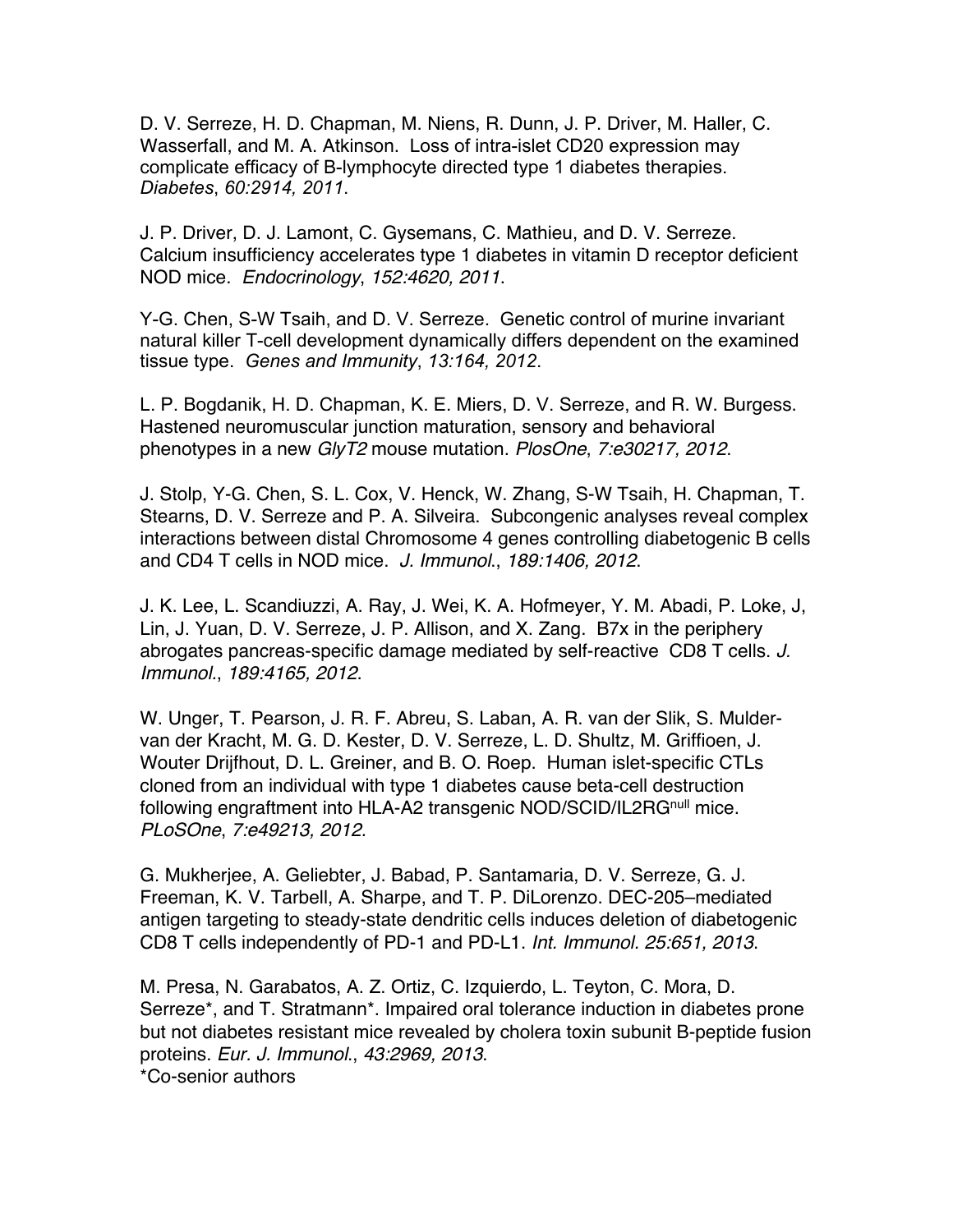N. Garabatos, R. Alvarez, J. Carillo, J. Carrascal, H.D. Chapman, M. Presa, C. Mora, D. Serreze, J. Verdaguer, and T. Stratmann. In vivo detection of peripherin-specific autoreactive B cells during type 1 diabetes pathogenesis. *J. Immunol*, *192:3080, 2014*.

D. Lamont<sup>#</sup>, G. Mukherjee<sup>#</sup>, P. R. Kumar, D. Samanta, C. G. McPhee, T. H. W. Kay, S. C. Almo, T. P. DiLorenzo\*, and D. V. Serreze\*. Compensatory mechanisms allow undersized anchor-deficient class I MHC ligands to mediate pathogenic autoreactive T-cell responses. *J. Immunol.*, *193:2135, 2014*. #Co-first authors, \*Co-senior authors

S-W. Tsaih, M. Presa, S. Khaja, A. E. Ciecko, D. V. Serreze, and Y-G. Chen. A locus on mouse Chromosome 13 inversely regulates CD1d expression and the development of invariant natural killer T-cells. *Genes and Immunity, 16:221, 2015*.

P. Simecek, G. A. Churchill, H. Yang, L. B. Rowe, L. Herberg, D. V. Serreze, and E. H. Leiter. Genetic analysis of substrain divergence in NOD mice. *3G Genes | Genomes | Genetics, 5:771, 2015*.

M. Presa, Y-G. Chen, A. E. Grier, E. H. Leiter, M. A. Brehm, D. L. Greiner, L. D. Shultz, and D. V. Serreze. The presence and preferential activation of Tregs diminishes adoptive transfer of autoimmune diabetes by polyclonal NOD T cell effectors into NSG versus NOD-*scid* mice. *J. Immunol*, *195:3011, 2015*.

F. Scheuplein, D. Lamont, M. Poynter, J. Boyson, D. Serreze, L. Lundblad, R. Marshal, and R. Schaub. Mouse invariant monoclonal antibody NKT14: a novel tool to manipulate iNKT cell function in vivo. *PLoS ONE*, *10:e0140729, 2015*.

C. M. Leeth, J. Racine, H.D. Chapman, B. Arpa, J. Carrillo, J. Carrascal, Q. Wang, J. Ratiu, L. Egia-Mendikute, E. Rosell-Masea, T. Stratmann, J. Verdaguer, and D. V. Serreze. B-lymphocytes expressing an immunoglobulin specificity recognizing the pancreatic ß-cell autoantigen peripherin are potent contributors to type 1 diabetes development in NOD mice. *Diabetes*, *65:1977, 2016*.

T. I. Mahmoud, J. Wang, J. L. Karnell, Q. Wang, S. Wang, B. Naiman, P. Gross, P. Brohawn, C. Morehouse, J. Aoyama, C. Wasserfall, L. Carter, M. A. Atkinson, D. V. Serreze, H. Braley-Mullen, T. Mustelin, R. Kolbeck, R. Herbst and R. Ettinger. Autoimmune manifestations in aged mice arise from early-life immune dysregulation. *Science Translational Medicine*, *8:361ra137, 2016.*

B. Lin\*, A. E. Ciecko\*, W. G. Wang, E. MacKinney, D. V. Serreze, and Y-G. Chen. Congenic mapping identifies a novel *Idd9* subregion regulating type 1 diabetes in NOD mice. *Immunogenetics*, *69:193, 2017*.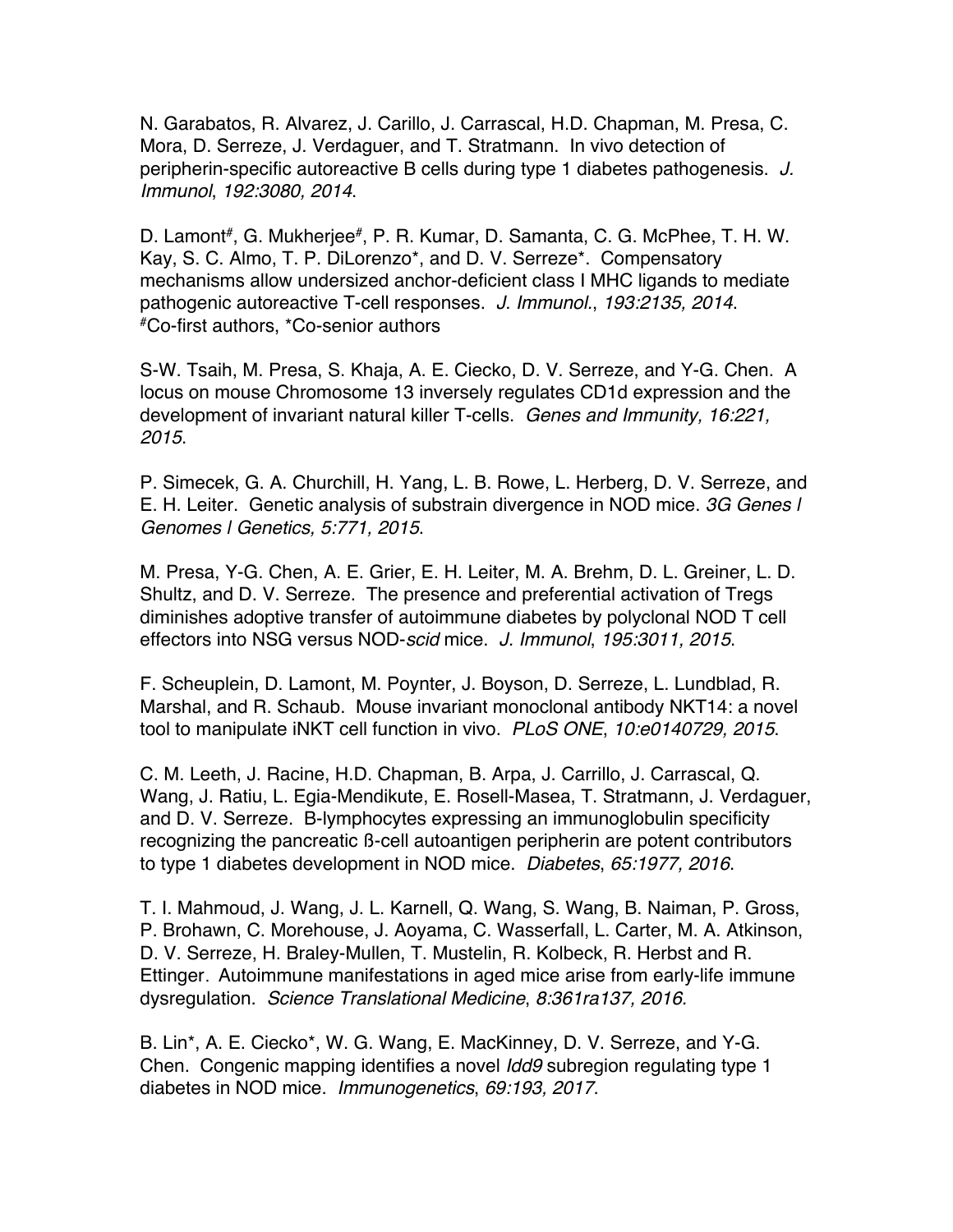\*co-first authors

J. P. Driver\*, J. Racine\*, C. Y. Ye, D. J. Lamont, B. N. Newby, C. G. McPhee-Leeth, H. D. Chapman, T. M. Brusko, Y-G. Chen, C. E. Mathews, and D. V. Serreze. Interferon gamma limits diabetogenic CD8 T-Cell effector responses in type-1 diabetes. *Diabetes*, *66:710, 2017*. \*co-first authors

J. J. Ratiu\* , J. J. Racine\* , M. G Hasham \* , Q. Wang, J. A. Branca, H. D. Chapman, J. Zhu, N. Donghia, V. Philip, W. H. Schott, C. Wasserfall, M. A. Atkinson, K. D. Mills, C. M. Leeth, and D. V. Serreze. Genetic and small molecule disruption of the AID/RAD51 axis similarly protects NOD mice from type 1 diabetes through expansion of regulatory B-lymphocytes. *J. Immunol. 198:4255, 2017*. \*co-first authors

J. R. Fahey, B. Lyons, H. Olekszak, A. Mourino, J. Ratiu, J. Racine, H. Chapman, D. V. Serreze, D. Baker, and K. Hendrix. Antibiotic associated manipulation of gut microbiome and phenotypic restoration in NOD mice. *Comparative Medicine*, *67:335, 2017*.

Q. Wang, J. J. Racine, J. J. Ratiu, S. Wang, R. Ettinger, C. Wasserfall, M. A. Atkinson, and D. V. Serreze. Transient BAFF blockade inhibits type 1 diabetes development in NOD mice by enriching immunoregulatory B-lymphocytes sensitive to deletion by anti-CD20 co-therapy. *J. Immunol*. *199:3757, 2017*.

J. J. Racine, I. Stewart, J. Ratiu, G. Christianson, E. Lowell, K. Helm, J. Allocco, R. S. Maser, Y-G. Chen, C. M. Lutz, D. Roopenian, T. DiLorenzo, and D. V. Serreze. Improved murine-MHC-deficient HLA-Transgenic NOD-mouse models for T1D therapy development. *Diabetes*, *67:923, 2018*.

J. Schloss, R. Ali, J. J. Racine, Harold D. Chapman, D. V. Serreze, and T. P. DiLorenzo. HLA-B\*39:06 efficiently mediates type 1 diabetes in a mouse model incorporating reduced thymic insulin expression. *J. Immunol*., *200:3353, 2018*.

M. Presa\*, J. Racine\*, J. Dwyer, D. J. Lamont, J. Ratiu, V. K. Sarsani, Y-G. Chen, A. Geurts, I. Schmitz, T. Stearns, J. Allocco, H. Chapman, and D. V. Serreze. A hypermorphic *Nfkbid* allele contributes to impaired thymic deletion of autoreactive diabetogenic CD8+ T-cells in NOD mice. *J. Immunol*., *201:1907, 2018*.

A. M. Sandor, R. S. Lindsay, N. Dyjack, J. C. Whitesell, C. Rios, B. J. Bradley, K. Haskins, D. V. Serreze, A. M. Geurts, Y-G. Chen, M. A. Seibold, J. Jacobelli, and R. S. Friedman. CD11c+ cells are gatekeepers for lymphocyte trafficking to infiltrated islets during type 1 diabetes. *Frontiers in Immunology, 10:99, 2019.*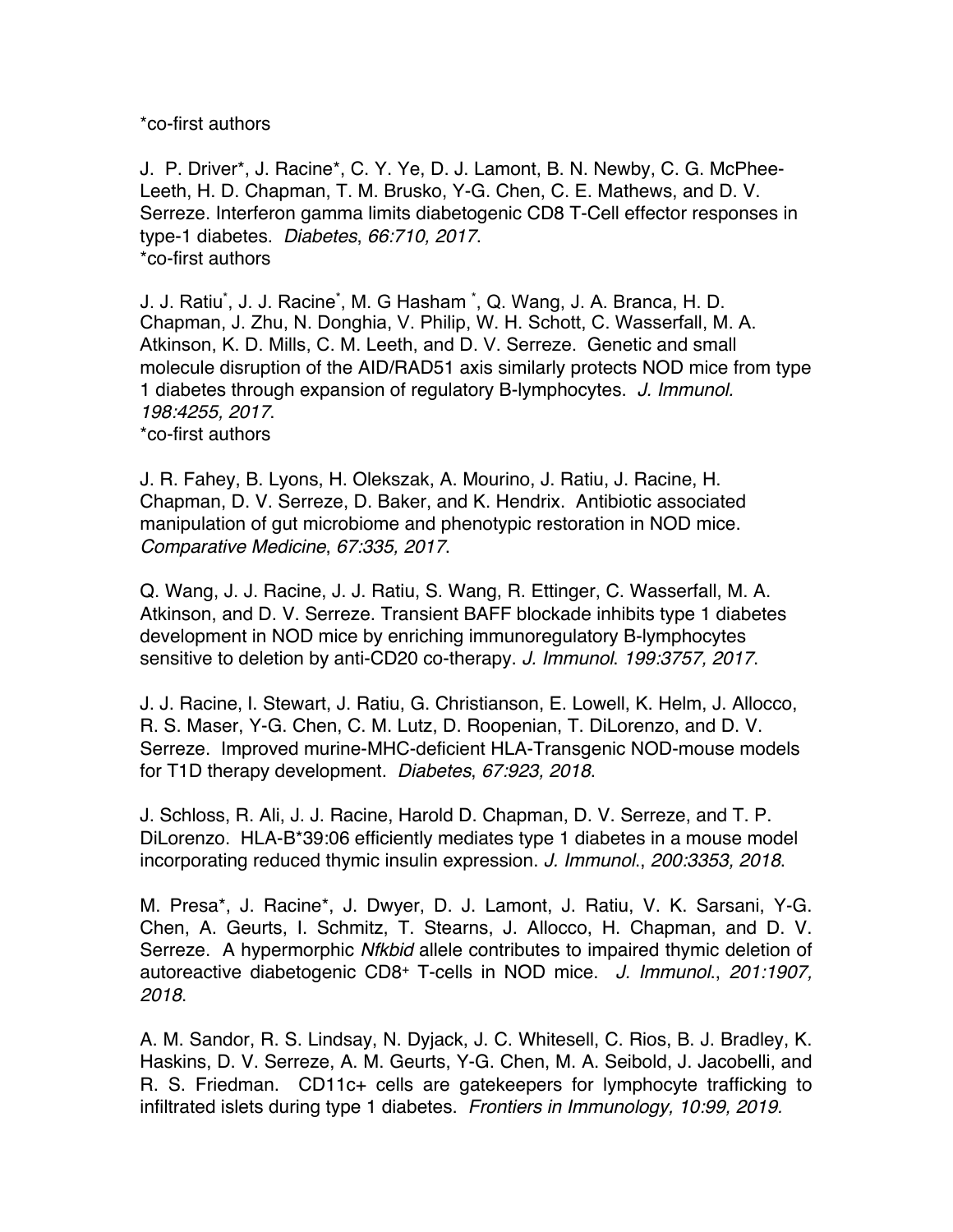M. H. Forsberg, B. Foda, D. V. Serreze, and Y-G Chen. Combined congenic mapping and nuclease-based gene targeting for studying allele-specific effects of *Tnfrsf9* within the *Idd9.3* autoimmune diabetes locus. *Scientific Reports*, *9:4316, 2019*.

J. Verdaguer-Autonell, L. Egia-Mendikute, B. Arpa-Puigdemont, E. Rossel-Mases, M. Corral-Pujol, J. Carrascal-Sánchez, J. Ca. Molina, C. Mora-Giral, H. Chapman, A. Panosa, Marta Vives-Pi, T. Stratmann, and D. Serreze. Blymphocyte phenotype determines T-lymphocyte subset differentiation in autoimmune diabetes. *Frontiers in Immunology*, *10:1732, 2019*.

A. E. Ciecko, B. Foda, J. Y. Barr, S. Ramanathan, M. A. Atkinson, D. V. Serreze, A. M. Geurts, S. M. Lieberman, and Y-G. Chen. Interleukin 27 is essential for type 1 diabetes development and Sjögren syndrome-like manifestations. *Cell Reports*, *29:3073, 2019*.

A. S. DeGroot, G. Skowron, J. R. White, C. Boyle, G, Richard, D. Serreze, and W. D. Martin. Therapeutic administration of Tregitope-human albumin fusion with insulin peptides promote antigen-specific adaptive tolerance induction. *Scientific Reports 9:16103, 2019*.

J. J. Wright, D. C. Saunders, C. Dai, G. Poffenberger, B. Cairns, D. V. Serreze, D. H. Harlan, R. Bottino, M. Brissova, and A. C. Powers. Decreased pancreatic acinar cell number in type 1 diabetes. *Diabetologia, 63:1418, 2020*.

B. Foda, A. E. Ciecko, D. V. Serreze, W. M. Ridgway, A. M. Geurts, and Y-G. Chen. CD137 ligand is important for type 1 diabetes development but dispensable for the homeostasis of disease suppressive CD137+ FoxP3+ regulatory CD4 T-cells. *J. Immunology*, *204:2887, 2020*.

C. Ye, M. Wiles, B. Low, T. Brusko, D. V. Serreze, and J. P. Driver. CD70 inversely regulates Tregs and iNKT cells and modulates type 1 diabetes in NOD mice. *J. Immunol*., 205:1763, 2020.

M. Shapiro, W-I. Yeh, J. R. Longfield, J. Gallagher, C. M. Infante, S. Wellford, A. Posgai, M. A. Atkinson, M. Campbell-Thompson, S. M. Lieberman, D. Serreze, A. Geurts, Y-G. Chen, and T. M. Brusko. CD226 deletion reduces type 1 diabetes in the NOD mouse by impairing thymocyte development and peripheral T cell activation. *Frontiers in Immunology*, fimmu.2020.0218.

J. J. Racine, H. D. Chapman, R. Doty, B. M. Cairns, T. J. Hines, A. L. D. Tadenev, L. C. Anderson, T. Green, M. E. Dyer, J. M. Wotton, Z. Bichler, J. K. White, R. Ettinger, R. W. Burgess, and D. V. Serreze. T-cells from NOD-*PerIg*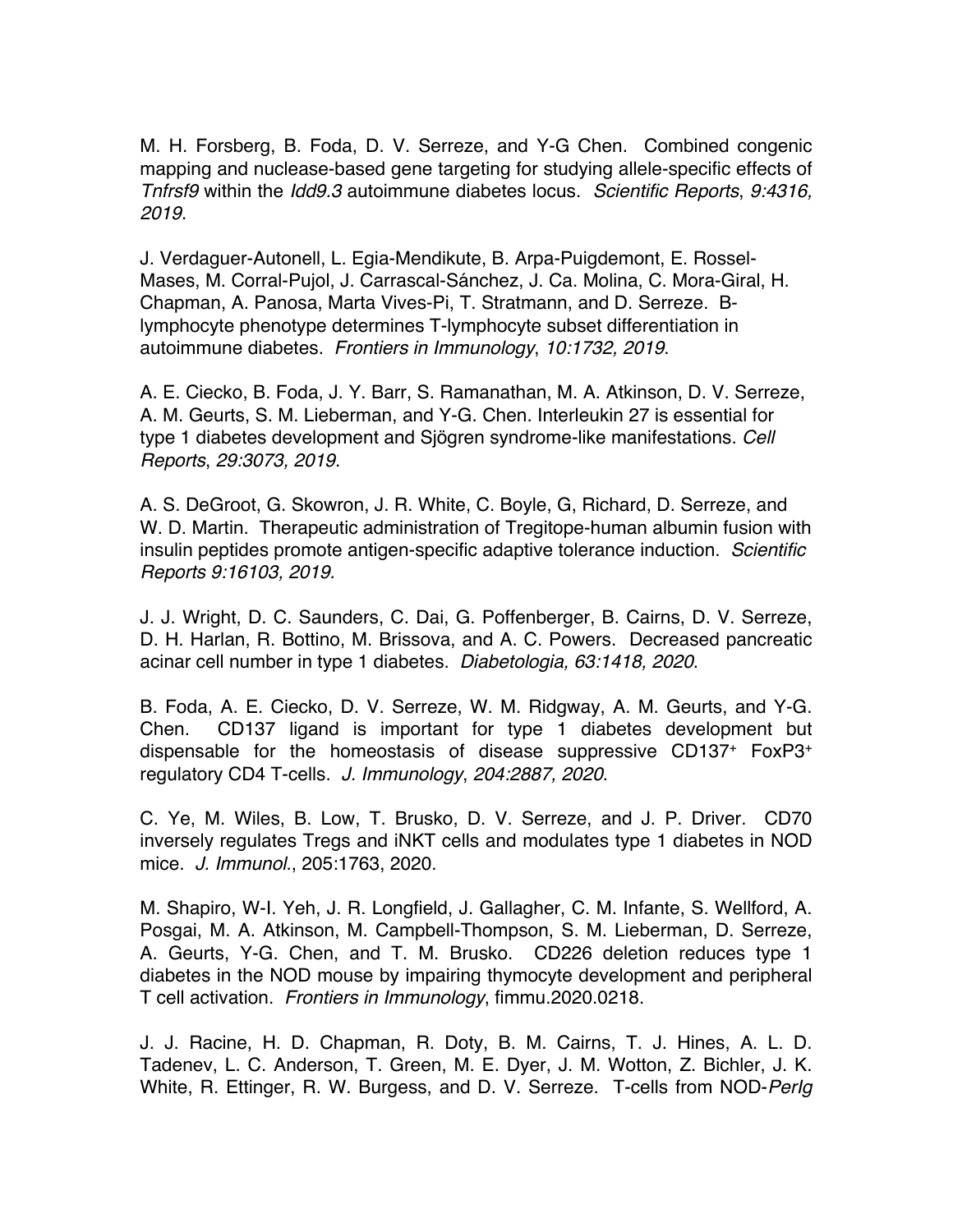mice target both pancreatic and neuronal tissue. *J. Immunol*., *205:2026, 2020*. (featured on cover)

I. L. Debrecni, M. S. Chimenti, D. V. Serreze, A. M. Geurts, Y-G Chen, and S. M. Lieberman. Toll-like receptor 7 is required for lacrimal autoimmunity and type 1 diabetes development in Nonobese Diabetic Mice. *Int. J. Mol. Sci. 21(24), 2020*.

T. J. Break, V. Oikonomou, N. Dutzan, J. V. Desai, T. Freiwald, D. Chauss, O. J. Harrison, J. Alejo, D. W. Williams, S. Pittaluga, C-C. R. Lee, N. Bouladoux, M. Swamydas, K. W. Hoffman, T. Greenwell-Wild, V. M. Bruno, L. B. Rosen, W. Lwin, A. Renteria, S. M. Potejo, J. A. Shannon, I. A. Myles, P. Olbrich, E. R. N. Ferre, M. Schmitt, D. Martin, D. L. Barber, M. Swidergall, N. V. Solis, S. G. Filler, L. D. Notarangelo, D. V. Serreze, M. Matsumoto, H. D. Hickman, P. M. Murphy, M. S. Anderson, J. K. Lim, S. M. Holland, B. Afzali, Y. Belkaid, N. M. Moutsopoulos, and M. S. Lionakos. Aberrant type 1 immunity drives mucosal fungal infection susceptibility. *Science*, *371:eaay5731, 2021*.

J. R. Dwyer, J. J. Racine, H. D. Chapman, A. Quinlan, M. Presa, G. A. Stafford, I. Schmitz, and D. V. Serreze. Nfkbid overexpression in NOD mice elicits complete type 1 diabetes resistance associated with enhanced thymic deletion of pathogenic CD8 T-cells and increased numbers and activity of regulatory T-cells. *J. Immunol*., in press.

C. Izquierdo, E. I. Rivas, A. Z. Ortiz, S. Malo, M. Presa, N. Garabatos, C. Mora, F. Rodriguez, D. V. Serreze, J. Verdaguer, and T. Stratmann. Manipulation of diabetogenic CD4 T cells by targeted peptide delivery via a CTLA4Ig-fusion DNA vaccine. *J. Immunol*., submitted.

Q. Wang, J. J. Racine, H. D. Chapman, J. R. Dwyer, T. Stearns, P. A. Silveira, and D. V. Serreze. *Ephb2* gene variants regulate the development of autoimmune diabetes participatory B-lymphocytes. *J. Exp. Med*., in revision.

# *Book Chapters and Reviews*

E. H. Leiter, M. Prochazka, D. L. Coleman, D. V. Serreze, and L. D. Shultz. Genetic factors predisposing to diabetes susceptibility in mice. In: *The Immunology of Diabetes Mellitus.* M.A. Jaworski, G.D. Mollnar, R.V. Rajotte, and B. Singh, eds. Elsevier, Amsterdam, 1986.

E. H. Leiter, D. V. Serreze, and M. Prochazka. The genetics and epidemiology of diabetes in NOD mice. *Immunology Today 11:147, 1990*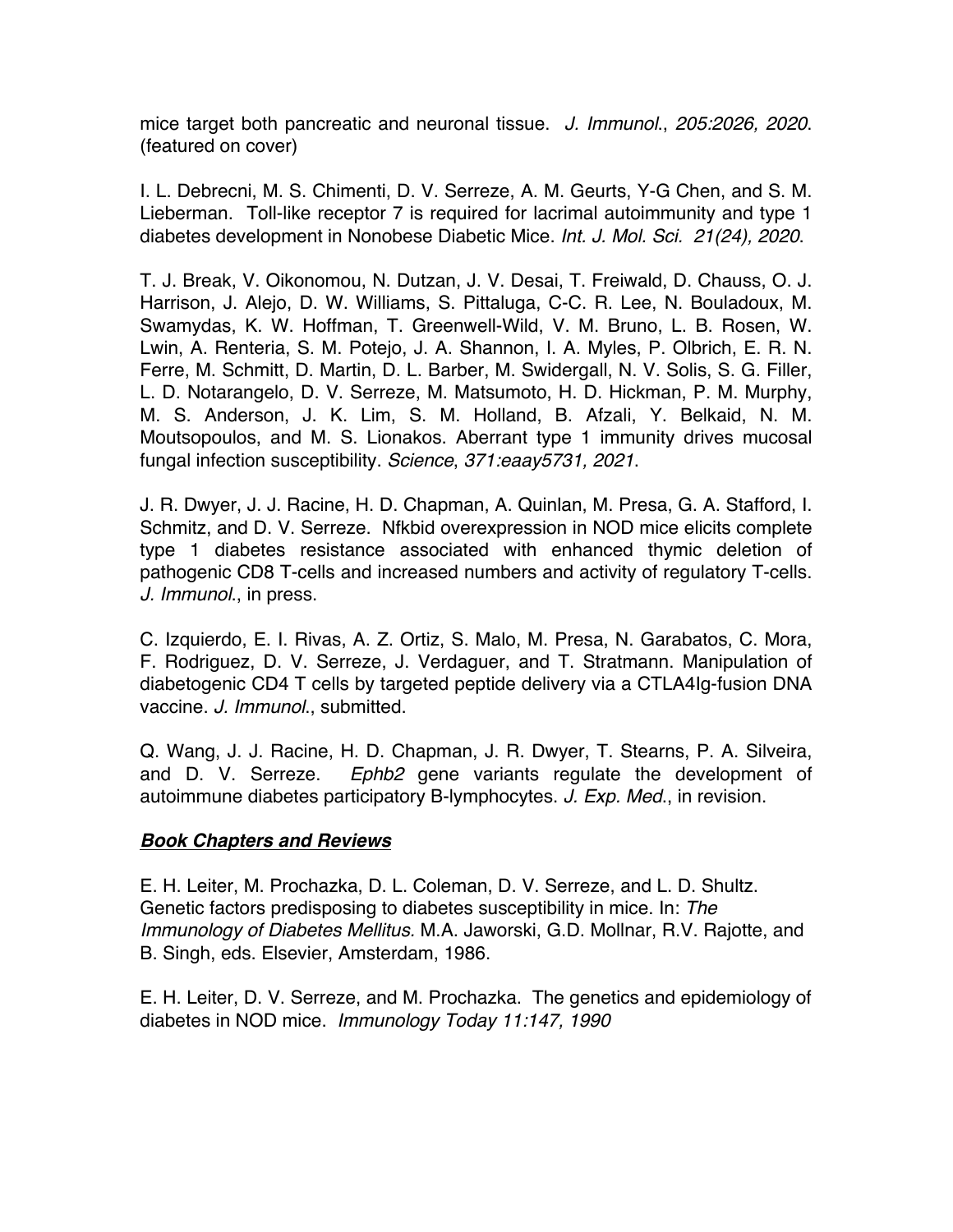E. H. Leiter and D. V. Serreze. Autoimmune diabetes in the Nonobese Diabetic (NOD) mouse: suppression of immune defects by bone marrow transplantation and implications for therapy. *Clin. Immunol. Immunopath. 59:323, 1991.*

E. H. Leiter and D. V. Serreze. Antigen presenting cells and the immunogenetics of autoimmune diabetes in NOD mice. *Regional Immunology, 4:263, 1992.*

D. V. Serreze. Autoimmune diabetes results from genetic defects manifest by antigen presenting cells. *FASEB, 7:1092, 1993.*

D. V. Serreze and E. H. Leiter. Genetic and pathogenic basis of autoimmune diabetes in NOD mice. *Current Opinions in Immunology*, *6:900, 1994.*

D. V. Serreze and E. H. Leiter. Insulin dependent diabetes mellitus (IDDM) in NOD mice and BB rats: origins in hematopoietic stem cell defects and implications for therapy. In: *Lessons from Animal Diabetes V*, E. Shafrir, ed. Smith-Gordon, London, 1996, p59.

D. V. Serreze. The identity and ontogenic origins of autoreactive T lymphocytes in NOD mice. In: *NOD mice and related strains: research applications in diabetes, AIDS, cancer, and other diseases.* E. H. Leiter and M. A. Atkinson, eds. Landes Bioscience Publishers, Austin. 1998, p71.

D. V. Serreze. Genetic control of immunological responses. In: *The Encyclopedia of Genetics*. E. C. R. Reeve, ed. Fitzroy Dearborn Publishers, London. 2001.

D. V. Serreze and E. H. Leiter. Genes and pathways underlying autoimmune diabetes in NOD mice. In: *Molecular Pathology of Insulin Dependent Diabetes Mellitus*. M. G. von Herrath, ed. Karger Press, New York. 2001, p31.

D. V. Serreze and P. A. Silveira. The role of B lymphocytes as key antigen presenting cells in the development of T cell mediated autoimmune type 1 diabetes. In: *B cell Biology and Autoimmunity.* D. Nemazee, ed. Karger Press, New York. 2003. p212.

D. V. Serreze and D. C. Roopenian. Was there type 1 diabetes in the Olduvai Gorge? In: *Immunology of type 1 diabetes*. G. Eisenbarth, ed. Landes Bioscience Publishers, Austin. 2003. p323.

T. Pearson, T. G. Markees, D. V. Serreze, M. A. Pierce, L. S. Wicker, L. B. Peterson, L. D. Shultz, J. P. Mordes, A. A. Rossini and D. L. Greiner. Genetic separation of the transplantation tolerance phenotype and the autoimmune phenotype in NOD mice. *Reviews in Endocrine and Metabolic Disorders, 4:255, 2003*.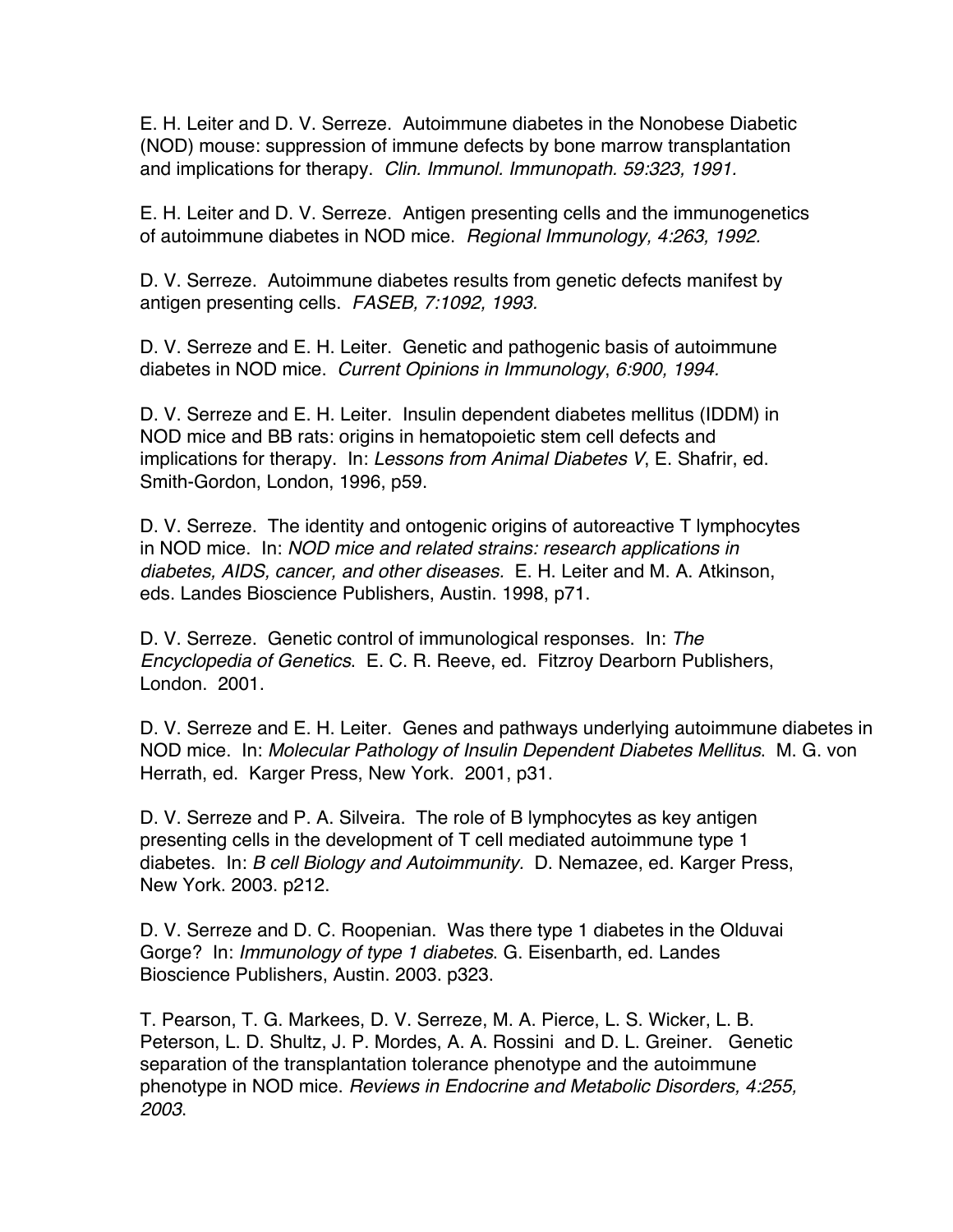T. Pearson, T. G. Markees, D. V. Serreze, M. A. Pierce, L. S. Wicker, L. B. Peterson, L. D. Shultz, J. P. Mordes, D. L. Greiner and A. A. Rossini. Islet cell autoimmunity and transplantation tolerance: two distinct mechanisms? *Ann. NY Acad. Sci. 1005:148, 2003*.

J. P. Mordes, D. V. Serreze, D. L. Greiner, and A. A. Rossini. Animal models of autoimmune diabetes mellitus. In: *Diabetes Mellitus: A Fundamental and Clinical Text, 3rd edition.* D. LeRoith, ed. Lippincott, Williams, and Wilkins Publishers, New York. 2004. p591.

T. P. DiLorenzo and D. V. Serreze. The good turned ugly: Immunopathogenic basis for diabetogenic CD8 T cells in NOD mice. *Immunol. Rev*., *204:250, 2005*.

D. V. Serreze and Y-G. Chen. Of mice and men: use of animal models to identify possible interventions for the prevention of autoimmune type 1 diabetes in humans. *Trends in Immunol*. *26:603, 2005*.

P. A. Silveira, D. V. Serreze, and S. T. Gray. Invasion of the killer Bs in type 1 diabetes. *Frontiers in Bioscience*, *12:2183, 2007*.

D. V. Serreze, M. P. Marron, and T. P. DiLorenzo. "Humanized" HLA transgenic NOD mice to identify pancreatic ß cell autoantigens of potential clinical relevance to type 1 diabetes. *Ann. NY Acad. Sci*., *1103:103, 2007*.

D. V. Serreze and P. A. Silveira. To be an autoreactive B (cell) or not to be: are lessons learned about this question in type 1 diabetes applicable to autoimmune thyroiditis? In: *The Thyroid and Autoimmunity*. W. M. Wiersinga, H. A. Drexhage, and A. P. Weetman, eds. Thieme Verlag Publishers, Stuttgart, Germany. 2007. p104-109.

E. H. Leiter, P. Reifsnyder, J. Driver, S. Kamdar, C. Choissy-Rossi, D. V. Serreze, M. Hara, and A. Chervonsky. Unexpected functional consequences of xenogeneic transgene expression in beta cells of NOD mice. *Diabetes, Obesity, and Metabolism*, *2:14, 2007*.

J. Wesolowski, V. Alzogaray, J. Reyelt, M. Unger, K. Juarez, M. Urrutia, A. Cauerfff, W. Danquah, B. Rissiek, F. Scheuplein, N. Schwarz, S. Adriouych, O. Boyer, M. Seman, A. Licea, D. V. Serreze, F. A. Goldbaum, F. Haag, and F. Koch-Nolte. Single domain antibodies: promising experimental and therapeutic tools in infection and immunity. *Med. Microbiol. Immunol*., *198:157, 2009*.

D. V. Serreze, M. Niens, J. Kulik, and T. P. DiLorenzo. Bridging mice to men: using HLA transgenic mice to enhance the future prediction and prevention of